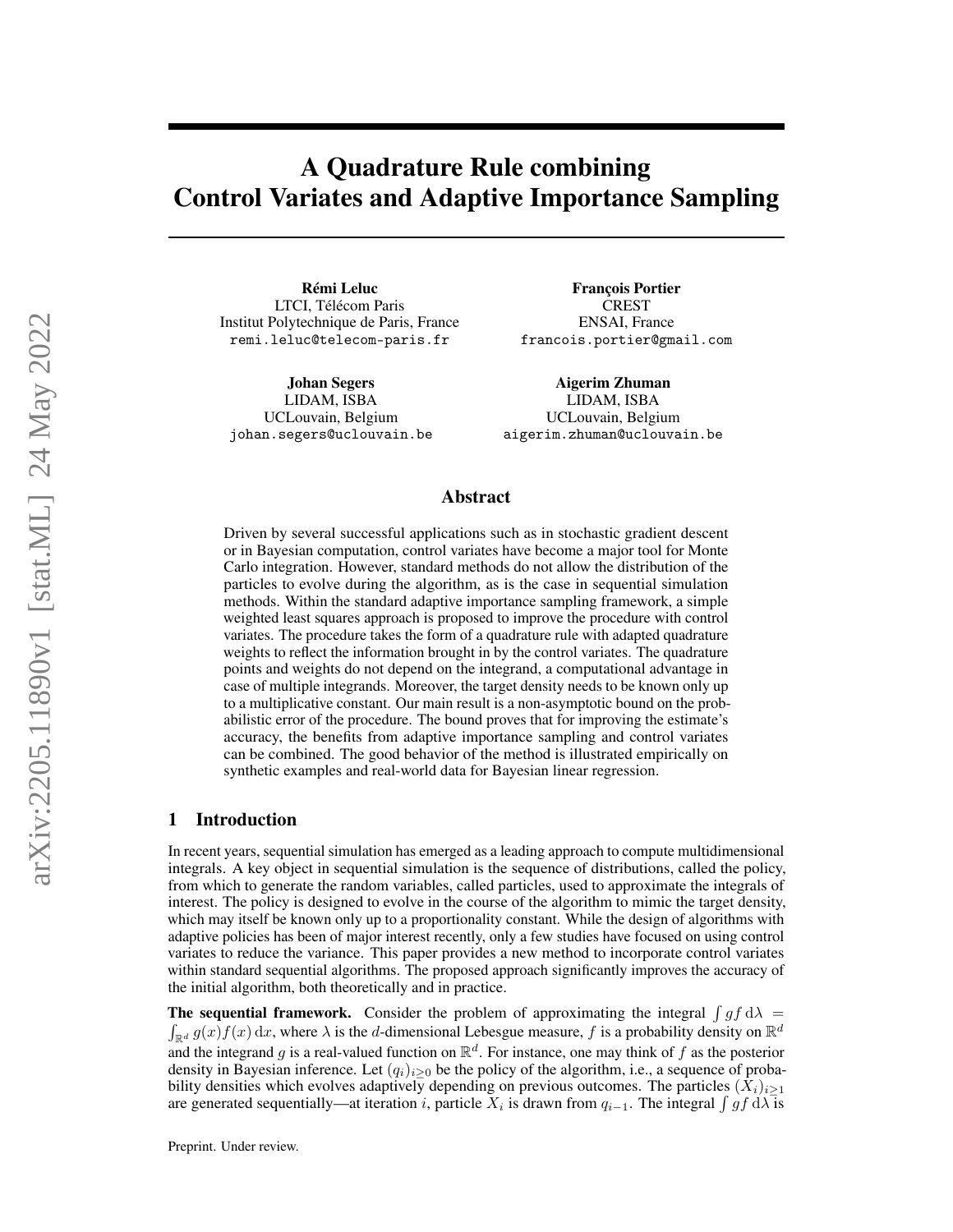estimated by the normalized sum  $\left(\sum_{i=1}^n w_i g(X_i)\right) / \left(\sum_{i=1}^n w_i\right)$ , where  $w_i = f(X_i) / q_{i-1}(X_i)$  are the importance weights. The normalization  $\sum_{i=1}^{n} w_i$  allows to deal with situations where the target density f is known only up to a proportionality constant.

Such an algorithm is part of the *adaptive importance sampling* (AIS) framework. Many different ways have been investigated to update the densities  $q_i$  adaptively. Early works that inspired such sequential schemes include  $[13, 21, 28]$  $[13, 21, 28]$  $[13, 21, 28]$  $[13, 21, 28]$  $[13, 21, 28]$  where the sampling policy is chosen out of a parametric family. The parametric approach has been further extended by the Population Monte Carlo framework [\[4,](#page-9-2) [5,](#page-9-3) [25\]](#page-10-1). Various asymptotic results have been obtained in [\[6,](#page-9-4) [10,](#page-9-5) [32\]](#page-10-2). In [\[7,](#page-9-6) [9,](#page-9-7) [22,](#page-10-3) [37\]](#page-10-4), *nonparametric importance sampling* based on kernel smoothing is studied. The latter bears resemblance to *sequential Monte Carlo* methods  $[8, 6]$  $[8, 6]$  $[8, 6]$ , in which the target distribution f changes in the course of the algorithm.

**Control variates.** Let  $h = (h_1, \ldots, h_m)^\top$  be a vector of real-valued functions on  $\mathbb{R}^d$  such that for each k, the integral  $\int h_k f d\lambda$  is known. Without loss of generality, suppose that  $\int h f d\lambda = 0$ . The functions  $h_k$  are called control variates and can be obtained in different ways. In Bayesian statistics, Stein control variates [\[27\]](#page-10-5) are constructed by applying the second-order Stein operator to functions satisfying certain regularity conditions  $[26]$ . Other control variates might be created by re-weighting a function h<sup>\*</sup> that satisfies  $\int h^* d\lambda = 0$  via  $h = h^*/f$ . The use of control variates is a well studied variance-reduction technique [\[14,](#page-9-9) [29\]](#page-10-7). The benefits can be established theoretically in terms of error bounds  $[27, 23]$  $[27, 23]$  $[27, 23]$ , weak convergence  $[33]$ , the excess risk  $[2]$  and even uniform error bounds over large classes of integrands [\[31\]](#page-10-10). In practice, the control variates framework has led to efficient procedures in reinforcement learning [\[17,](#page-9-11) [24\]](#page-10-11) and optimization [\[36\]](#page-10-12), to name a few. Importance sampling and control variates in case of a Gaussian target density is explored in [\[19\]](#page-9-12). The procedure in [\[20\]](#page-9-13) incorporates control variates and is said to involve adaptive importance sampling, but in fact the particles are always sampled from the uniform distribution on the unit cube. To the best of our knowledge, the existing control variate methods do not account for sequential changes in the particle distribution as is the case in AIS.

AISCV estimate. The proposed approach to use control variates within the sequential AIS framework relies on the ordinary least squares expression of control variates (see for instance [\[33\]](#page-10-9)). To take care of the policy changes, some re-weighting must be applied. The AISCV estimate of the integral  $\int gf d\lambda$  is defined as the first coordinate of the solution to the weighted least squares problem

$$
(\hat{\alpha}_n, \hat{\beta}_n) = \underset{a \in \mathbb{R}, b \in \mathbb{R}^m}{\arg \min} \sum_{i=1}^n w_i \left( g(X_i) - a - b^{\top} h(X_i) \right)^2,
$$

with  $w_i$  the importance weights from before. The AISCV estimate  $\hat{\alpha}_n$  has several interesting properties: (a) whenever g is of the form  $\alpha + \beta^{\top}h$  for some  $\alpha \in \mathbb{R}$  and  $\beta \in \mathbb{R}^m$ , the error is zero, i.e.,  $\hat{\alpha}_n = \alpha = \int gf \, d\lambda$ ; (b) the estimate takes the form of a quadrature rule  $\hat{\alpha}_n = \sum_{i=1}^n v_{n,i} g(X_i)$ , for quadrature weights  $v_{n,i}$  that do not depend on the function g and that can be computed by a single weighted least squares procedure; and  $(c)$  it can be computed even when  $f$  is known only up to a multiplicative constant. Point (a) suggests that when the linear combinations of the functions  $h_k$  span a rich function class, the integration error is likely to be small. Point (b) implies that multiple integrals can be computed just as easily as a single one. Point (c) shows that the approach is applicable for Bayesian computations. In addition, the control variates can be brought into play in a *post-hoc* scheme, after generation of the particles and importance weights, and this for any AIS algorithm.

Main result. The main theoretical result of the paper is a probabilistic, non-asymptotic bound on **Main result.** The main ineoretical result of the paper is a probabilistic, non-asymptotic bound on  $\hat{\alpha}_n - \alpha$ . Under appropriate conditions, the bound scales as  $\tau / \sqrt{n}$ , where  $\tau^2$  is the scale constant in a sub-Gaussian tail condition on the error variable  $\varepsilon = g - \alpha - \beta^{\top} h$  for  $(\alpha, \beta) = \arg \min_{a, b} \int (g - \beta)$  $a - b^{\top}h$ <sup>2</sup> d $\lambda$ . Note that  $\varepsilon$  has the smallest possible variance one could get using control variates h. As a consequence, when the space of control variates is well suited for approximating g, the AISCV estimate will be highly accurate. Also, our bound depends only on the linear function space spanned by the control variates  $h_1, \ldots, h_m$ , not on the particular basis chosen in that space. The results rely on martingale theory, in particular on a concentration inequality for norm-subGaussian martingales in [\[18\]](#page-9-14). In the course of the proof, we develop a novel bound on the smallest eigenvalue of certain random matrices, extending an inequality from [\[35\]](#page-10-13) to the martingale case.

Outline. Section [2](#page-2-0) introduces the general framework of adaptive importance sampling and control variates. Next, Section [3](#page-3-0) presents the AISCV estimate and the associated quadrature rule. Section [4](#page-4-0) contains the statements of the theoretical results while Section [5](#page-6-0) gathers practical considerations, including the construction of control variates. Numerical experiments are presented in Section [6.](#page-7-0)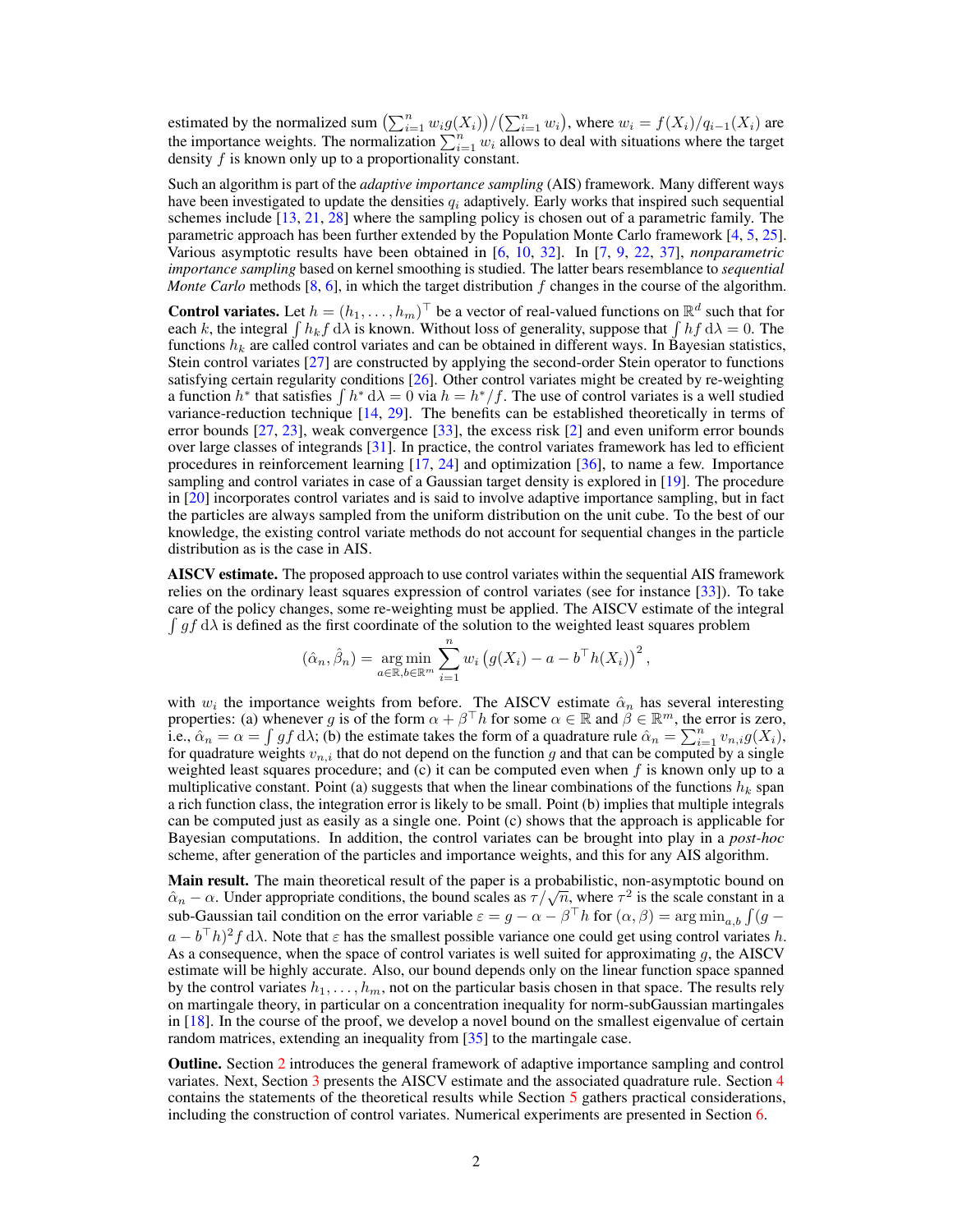# <span id="page-2-0"></span>2 Preliminaries on Monte Carlo integration

The aim of this section is to present the required mathematical framework for Monte Carlo integration and the variance reduction methods of interest, namely adaptive importance sampling and the control variate technique. Recall that  $g : \mathbb{R}^d \to \mathbb{R}$  is an integrand and f a probability density on  $\mathbb{R}^d$ . The aim is to compute  $\mathbb{E}_f[g] = \int gf \, d\lambda$ .

**Adaptive importance sampling.** In adaptive importance sampling (AIS),  $\mathbb{E}_f[g]$  is estimated by a weighted mean over a sample of random particles  $X_1, \ldots, X_n$  in  $\mathbb{R}^d$ . Since appropriate sampling densities naturally depend on  $q$  and  $f$ , we generally cannot simulate from them. They are then approximated in an adaptive manner by a family of tractable densities  $(q_i)_{i\geq 0}$  that often evolve towards a density  $q_{\text{opt}}$  that optimizes some criterion. While the starting density  $q_0$  is fixed, the density  $q_i$  for  $i \geq 1$  is determined in function of the particles  $X_1, \ldots, X_i$  already sampled; think for instance of a parametric family, where the parameter of  $q_i$  is a function of  $X_1, \ldots, X_i$ . Given the particles  $X_1, \ldots, X_i$ , the next particle,  $X_{i+1}$ , is then drawn from  $q_i$ . Formally, let  $(X_i)_{i \geq 1}$  be a sequence of random vectors on  $\mathbb{R}^d$  defined on some probability space  $(\Omega, \mathscr{F}, \mathbb{P})$ . The distribution of the sequence  $(X_i)_{i\geq 1}$  is specified by its policy as defined below.

<span id="page-2-4"></span>**Definition 1** (Policy). A policy is a random sequence of probability density functions  $(q_i)_{i\geq 0}$  on  $\mathbb{R}^d$ *adapted to the*  $\sigma$ -field  $(\hat{\mathscr{F}}_i)_{i>0}$  *defined by*  $\mathscr{F}_0 = {\emptyset, \Omega}$  *and*  $\mathscr{F}_i = \sigma(X_1, \ldots, X_i)$  for  $i \geq 1$ *. The sequence*  $(q_i)_{i>0}$  *is the policy of*  $(X_i)_{i>1}$  *whenever*  $X_i$  *has density*  $q_{i-1}$  *conditionally on*  $\mathcal{F}_{i-1}$ *.* 

The (normalized) adaptive importance sampling estimate of  $\mathbb{E}_f[g]$  is then defined as

<span id="page-2-1"></span>
$$
I_n^{(\text{ais})}(g) = \frac{\sum_{i=1}^n w_i g(X_i)}{\sum_{i=1}^n w_i} \quad \text{where} \quad w_i = \frac{f(X_i)}{q_{i-1}(X_i)} \quad \text{for } i = 1, \dots, n. \tag{1}
$$

The sampling weights  $w_i$  reflect the fact that  $X_i$  has been sampled from  $q_{i-1}$  rather than from f. The division by  $\sum_{i=1}^{n} w_i$  rather than by n has two benefits: first, the integration is exact for constant integrands, and second, f needs to be known only up to a proportionality constant, an advantage for Bayesian inference.

Since updating the density  $q_i$  at each iteration may be computationally expensive, it is customary to hold it fixed over a pre-determined number of iterations. Writing  $n = n_1 + \cdots + n_T$  in terms of positive integers  $(n_t)_{t=1}^T$  called the *allocation policy*, the AIS estimate then becomes

<span id="page-2-2"></span>
$$
I_T^{(\text{ais})}(g) = \frac{\sum_{t=1}^T \sum_{i=1}^{n_t} w_{t,i} g(X_{t,i})}{\sum_{t=1}^T \sum_{i=1}^{n_t} w_{t,i}} \quad \text{where} \quad w_{t,i} = \frac{f(X_{t,i})}{q_t(X_{t,i})}
$$
(2)

for  $t = 1, \ldots, T$  and  $i = 1, \ldots, n_t$ . At stage t, the particles  $X_{t,1}, \ldots, X_{t,n_t}$  are sampled independently from  $q_{t-1}$ , while all particles sampled up to and including stage t are used to determine the sampling density  $q_t$  for stage  $t + 1$ . It is easy to see that the two formulations of the AIS estimate are equivalent: [\(1\)](#page-2-1) arises from [\(2\)](#page-2-2) by setting  $n_t = 1$  for all t, while (2) can be obtained from (1) by constructing the policy in such a way that the densities  $q_i$  do not change within integer intervals of the form  $\{0, \ldots, n_1-1\}$ ,  $\{n_1, \ldots, n_1+n_2-1\}$ , and so on. While the shorter representation [\(1\)](#page-2-1) is more convenient for theoretical purposes, formulation [\(2\)](#page-2-2) is the one used in practice (see Section [6\)](#page-7-0).

Interestingly, the AIS estimate [\(1\)](#page-2-1) may be seen as a weighted least-squares estimate minimizing the loss function  $a \mapsto \sum_{i=1}^n w_i (g(X_i) - a)^2$ . This perspective is key to understand control variates.

Control variates. The control variates method is a variance reduction technique that consists in incorporating a new piece of information—the known values of the integrals of some control functions—in a basic Monte Carlo framework. Control variates are simply functions  $h_1, \ldots, h_m \in$  $L_2(f)$  with known integrals. Without loss of generality, assume that  $\mathbb{E}_f[h_j] = 0$  for all  $j = 1, \ldots, m$ . Let  $h = (h_1, \ldots, h_m)^\top$  denote the  $\mathbb{R}^m$ -valued function with the m control variates as elements. For any coefficient vector  $\beta \in \mathbb{R}^m$ , we have  $\mathbb{E}_f[g - \beta^\top h] = 0$ . Given an independent random sample  $X_1, \ldots, X_n$  from f, any  $\beta \in \mathbb{R}^m$  therefore results in an unbiased estimator of  $\mathbb{E}_f[g]$  by

$$
I_n^{(cv)}(g,\beta) = \frac{1}{n} \sum_{i=1}^n (g(X_i) - \beta^\top h(X_i)).
$$
 (3)

Provided the  $m \times m$  covariance matrix  $G = \mathbb{E}_f[h^h]$  is invertible, there is a unique coefficient vector  $\beta^* \in \mathbb{R}^m$  for which the variance of  $I_n^{(cv)}(g)$  is minimal and it is given by

<span id="page-2-5"></span><span id="page-2-3"></span>
$$
\beta^* = \left(\mathbb{E}_f[hh^\top]\right)^{-1} \mathbb{E}_f[hg].\tag{4}
$$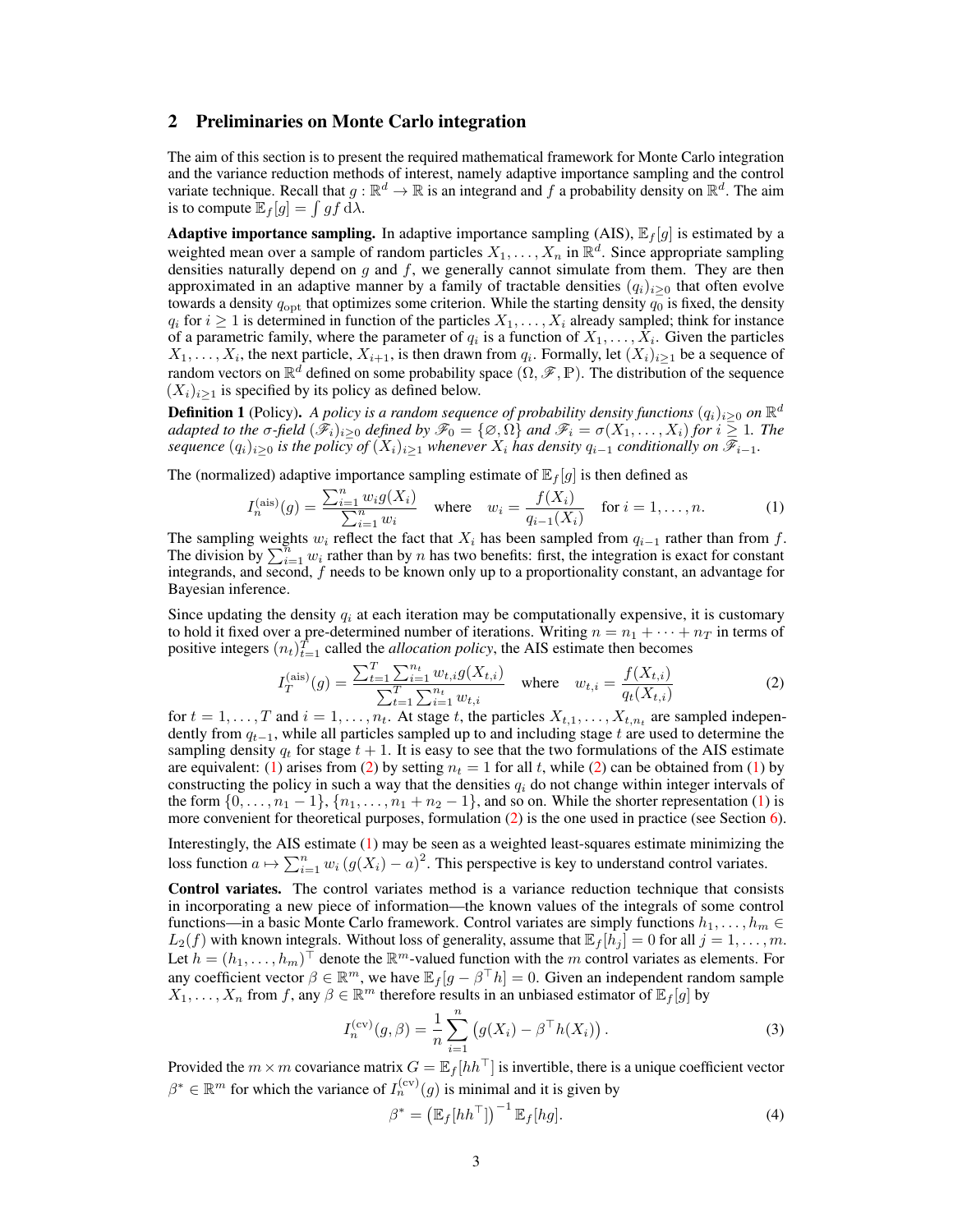This vector being generally unknown, it needs to be estimated from the particles  $X_1, \ldots, X_n$ . Casting the problem in an ordinary least squares framework leads to the control variate estimate

$$
I_n^{(cv)}(g) = I_n^{(cv)}(g, \hat{\beta}_n^{(cv)}) = \hat{\alpha}_n^{(cv)}
$$
 where  

$$
(\hat{\alpha}_n^{(cv)}, \hat{\beta}_n^{(cv)}) \in \underset{(a,b)\in\mathbb{R}\times\mathbb{R}^m}{\arg\min} \frac{1}{n} \sum_{i=1}^n (g(X_i) - a - b^\top h(X_i))^2.
$$
 (5)

The estimator  $I_n^{(cv)}(g)$  is well-defined provided the minimizer  $\hat{\alpha}_n^{(cv)}$  to [\(5\)](#page-3-1) is unique. This is the case if and only if there does not exist  $b \in \mathbb{R}^m$  such that  $b^\top h(X_i) = 1$  for all  $i = 1, \ldots, n$ .

The asymptotic distribution of  $I_n^{(cv)}(g)$  as  $n \to \infty$  is the same as if the variance-minimizing vector  $\beta^*$  were used in [\(3\)](#page-2-3). In particular, the asymptotic variance of  $I_n^{(cv)}(g)$  is  $\sigma_m^2(g)/n$  where

<span id="page-3-1"></span>
$$
\sigma_m^2(g) = \min_{\beta \in \mathbb{R}^m} \mathbb{E}_f \left[ (g - \mathbb{E}_f[g] - \beta^\top h)^2 \right].
$$

Interestingly, when using only the first  $\ell$  out of m control variates, where  $\ell \in \{0, 1, \ldots, m\}$ , we have  $\sigma_m^2(g) \leq \sigma_\ell^2(g)$ . In terms of asymptotic variance, it therefore never harms to add more control variates. Their construction will be addressed in Section [5.1.](#page-6-1)

## <span id="page-3-0"></span>3 Combining adaptive importance sampling with control variates

**AISCV estimator.** Consider the same integration problem  $\mathbb{E}_f[g] = \int gf d\lambda$  as in Section [2.](#page-2-0) With the idea of performing variance reduction when calculating integrals with respect to the posterior density in Bayesian inference, we incorporate control variates into the AIS estimate. Let the particles  $(X_i)_{i\geq 1}$  be generated according to a policy  $(q_i)_{i\geq 0}$  as in Definition [1.](#page-2-4) Let  $h = (h_1, \ldots, h_m)^\top$  be a vector of control variates, i.e.,  $h_j \in L_2(f)$  and  $\mathbb{E}_f[h_j] = 0$  for every  $j = 1, \ldots, m$ . Combining [\(1\)](#page-2-1) and [\(3\)](#page-2-3), the proposed estimate takes the form

<span id="page-3-2"></span>
$$
I_n^{\text{(aiscv)}}(g,\beta) = \frac{\sum_{i=1}^n w_i \left( g(X_i) - \beta^\top h(X_i) \right)}{\sum_{i=1}^n w_i},\tag{6}
$$

where  $\beta \in \mathbb{R}^m$  remains to be determined. To do so, the ordinary least-squares problem in [\(5\)](#page-3-1) is replaced by a weighted one, yielding the novel AISCV estimator

$$
I_n^{\text{(aiscv)}}(g) = I_n^{\text{(aiscv)}}(g, \hat{\beta}_n) = \hat{\alpha}_n \quad \text{where}
$$

$$
(\hat{\alpha}_n, \hat{\beta}_n) \in \operatorname*{arg\,min}_{(a,b)\in\mathbb{R}\times\mathbb{R}^m} \sum_{i=1}^n w_i (g(X_i) - a - b^\top h(X_i))^2.
$$
 (7)

The estimator is well-defined only if the minimizer  $\hat{\alpha}_n$  is unique—the minimizer  $\hat{\beta}_n$  need not be. We will come back to this in the next paragraph.

As in [\(2\)](#page-2-2), the policy may be divided into  $T$  stages in order to reduce the number of times the sampler needs to be updated. Stage  $t = 1, ..., T$  has length  $n_t$ , with  $\sum_{t=1}^{T} n_t = n$ . Within each stage, the sampling density remains constant. In practice, this leads to the AISCV estimate in Algorithm [1.](#page-4-1)

**Quadrature rule.** The AIS estimate [\(1\)](#page-2-1) is a quadrature rule with quadrature points  $X_i$  and quadrature weights proportional to the sampling weights  $w_i$ . The AISCV estimate [\(7\)](#page-3-2) has the same property, but with adapted quadrature weights. Let  $e_n = (e_{n,i})_{i=1,\dots,n}$  be the vector of residuals resulting from the weighted least-squares regression of the constant vector  $\mathbf{1}_n = (1, \ldots, 1)^\top \in \mathbb{R}^n$  on the control variates but without intercept:

<span id="page-3-3"></span>
$$
e_{n,i} = 1 - \hat{\beta}_n (\mathbf{1}_n)^{\top} h(X_i) \quad \text{where}
$$

$$
\hat{\beta}_n (\mathbf{1}_n) \in \underset{b \in \mathbb{R}^m}{\text{arg min}} \sum_{i=1}^n w_i (1 - b^{\top} h(X_i))^2.
$$
 (8)

Even though the vector  $\hat{\beta}_n(1_n)$  is not necessarily unique, the weighted least squares fit  $(\hat{\beta}_n(\mathbf{1}_n)^\top h(X_i))_{i=1,\dots,n}$  always is. According to the next proposition, the quadrature weights are proportional to  $(w_i e_{n,i})_{i=1,\ldots,n}$ .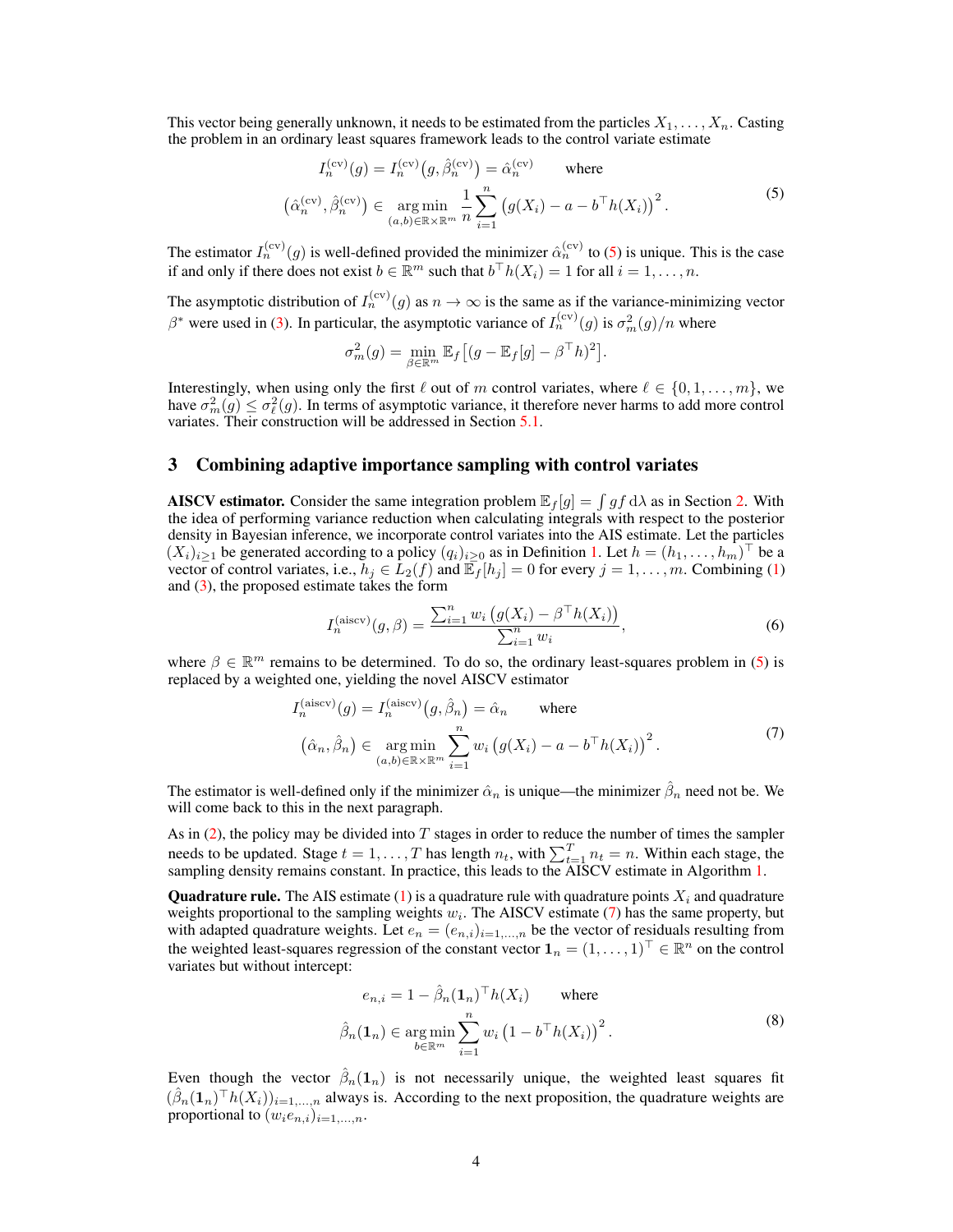<span id="page-4-1"></span>**Require:** integrand g, target density f (up to a proportionality constant), number of stages  $T \in \mathbb{N}^*$ , allocation policy  $(n_t)_{t=1}^T$ , initial density  $q_0$ , update rule for the sampling policy

- 1: for  $t = 1, \ldots, T$  do
- 2: Generate an independent random sample  $X_{t,1}, \ldots, X_{t,n_t}$  from  $q_{t-1}$
- 3: Compute the vector of weights  $(w_{t,i})_{i=1}^{n_t}$  where  $w_{t,i} = f(X_{t,i})/q_{t-1}(X_{t,i})$
- 4: Construct the matrix of control variates  $H_t = (h_j(X_{t,i}))_{i=1,\dots,n_t}^{j=1,\dots,m}$
- 5: Evaluate the integrand in the particles:  $(g(X_{t,i}))_{i=1}^{n_t}$
- 6: Update the sampler  $q_t$  based on all previous particles  $(X_{s,i} : s = 1, \ldots, t; i = 1, \ldots, n_s)$

7: end for

8: Compute  $(\hat{\alpha}_T, \hat{\beta}_T) = \arg \min_{(a, b) \in \mathbb{R} \times \mathbb{R}^m} \left\{ \sum_{t=1}^T \sum_{i=1}^{n_t} w_{t,i} \left( g(X_{t,i}) - a - b^\top h(X_{t,i}) \right)^2 \right\}$ 

```
9: return I_n^{\text{(aiscv)}}(g) = \hat{\alpha}_T.
```
<span id="page-4-5"></span>**Proposition 1** (AISCV quadrature rule). *The minimizer*  $\hat{\alpha}_n$  *in* [\(7\)](#page-3-2) *is unique if and only if*  $e_n \neq 0$  *in* [\(8\)](#page-3-3)*. In that case, the AISCV estimate is*

<span id="page-4-2"></span>
$$
I_n^{(\text{aiscv})}(g) = \hat{\alpha}_n = \frac{\sum_{i=1}^n w_i e_{n,i} g(X_i)}{\sum_{i=1}^n w_i e_{n,i}}.
$$
\n(9)

If  $e_n = 0$ , then there exists  $b \in \mathbb{R}^m$  such that  $b^\top h(X_i) = 1$  for all  $i = 1, \ldots, n$ . In that case, the minimizer  $\hat{\alpha}_n$  in [\(7\)](#page-3-2) is not unique and the AISCV estimate is not well-defined. To remedy this, one can for instance reduce the number of control variates. This issue already occurs with the ordinary control variate estimator in [\(3\)](#page-2-3).

Rather than requiring a different weighted least squares problem for every integrand  $q$  as in [\(7\)](#page-3-2), the quadrature rule in  $(9)$  only involves a single weighted least squares problem  $(8)$ , whatever q. Given the quadrature weights, calculating the AISCV estimate for a novel integrand only requires the evaluations of that function on the sampled particles, making the whole procedure a *post-hoc* scheme. The steps in case the sampling policy is divided into  $T$  stages are given in Algorithm [2,](#page-4-3) which gives the same result as Algorithm [1,](#page-4-1) but with less effort if multiple integrands  $g$  are into play.

<span id="page-4-3"></span>Algorithm 2 Quadrature Rule – AISCV *post-hoc* scheme

**Require:** integrand  $g, T \in \mathbb{N}^*$ , allocation policy  $(n_t)_{t=1}^T$ , weights  $(w_t)_{t=1}^T$  with  $w_t = (w_{t,i})_{i=1}^{n_t}$ , matrices  $(H_t)_{t=1}^T$  with  $H_t = (h_j(X_{t,i}))_{i=1,\dots,n_t}^{j=1,\dots,m}$ , particles  $(X_{t,i}: t = 1,\dots,T; i = 1,\dots,n_t)$ 

- 1: Compute  $\hat{\beta}_n(\mathbf{1}_n) = \arg \min_{b \in \mathbb{R}^m} \sum_{t=1}^T \sum_{i=1}^{n_t} w_{t,i} (1 b^{\top} h(X_{t,i}))^2$
- 2: Compute  $u_t = \text{diag}(w_t)[\mathbf{1}_{n_t} H_t\hat{\beta}_n(\mathbf{1}_n)]$  for  $t = 1, ..., T$
- 3: Compute  $s = \sum_{t=1}^{T} \sum_{i=1}^{n_t} u_{t,i}$
- 4: Compute weights  $v_{t,i} = u_{t,i}/s$  for  $t = 1, \ldots, T$  and  $i = 1, \ldots, n_t$
- 5: **return**  $I_T^{\text{(aiscv)}}$  $T(T^{(\text{aiscv})}(g) = \sum_{t=1}^{T} \sum_{i=1}^{n_t} v_{t,i} g(X_{t,i})$

# <span id="page-4-0"></span>4 Theoretical properties of the AISCV estimate

Here we point out several theoretical properties of the novel AISCV estimate. A first point is that the integration rule is exact on the linear span of the control variates and the constant function.

<span id="page-4-4"></span>**Proposition 2** (Exact integration). *For integrands of the form*  $g = \alpha + \beta^{\top} h$  *for*  $\alpha \in \mathbb{R}$  *and*  $\beta \in \mathbb{R}^m$ *, the AISCV estimate is exact:*  $I_n^{\text{(aiscv)}}(g) = \alpha = \mathbb{E}_f[g].$ 

A second property is that we may apply arbitrary invertible linear transformations to the control variates without changing the AISCV estimate. This can be advantageous computationally, to make the underlying weighted least squares problem more stable numerically. Also, it means that without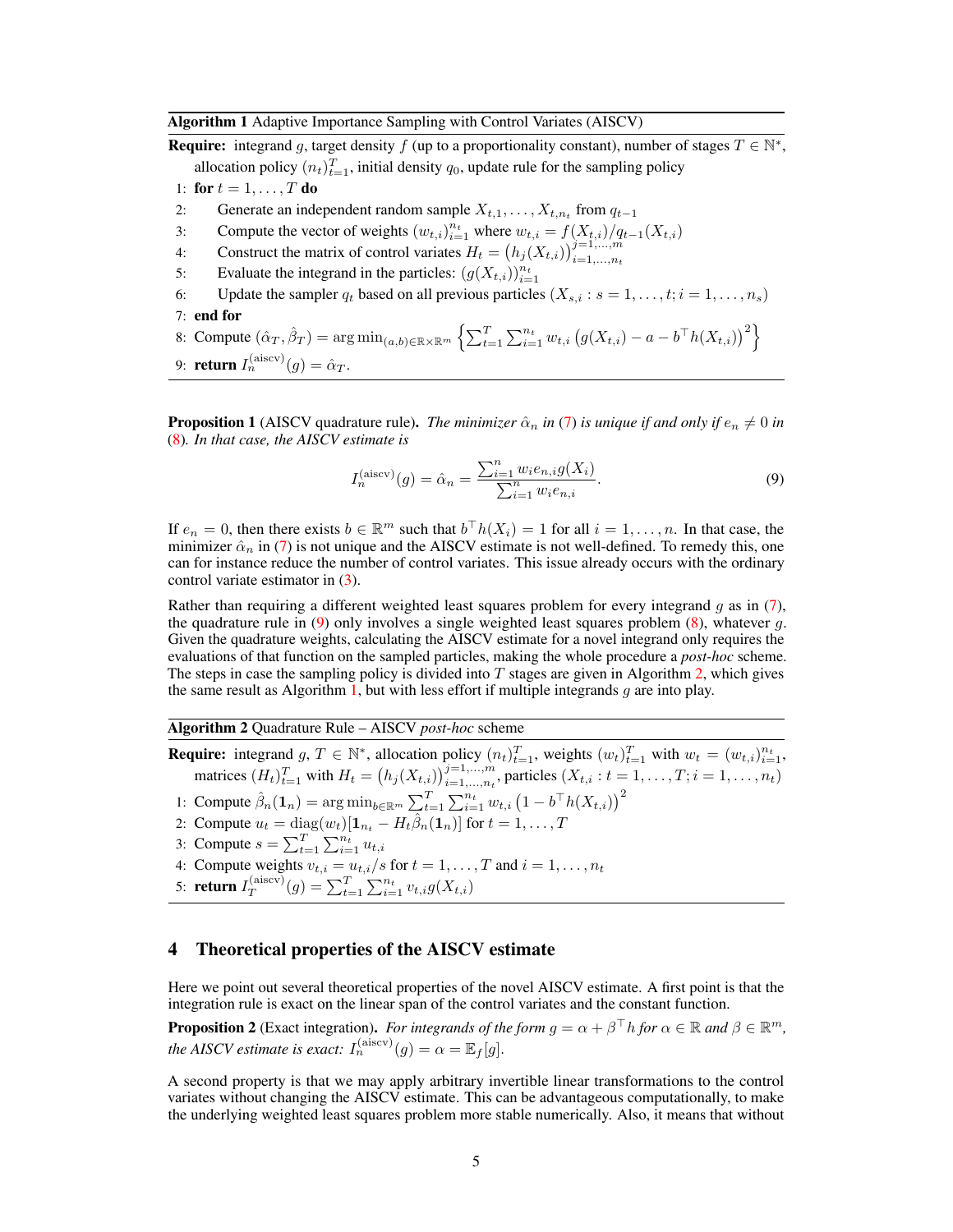loss of generality, we may assume that the control variates are uncorrelated and have unit variance, which simplifies the theoretical performance analysis.

<span id="page-5-0"></span>**Proposition 3** (Invariance). If the matrix  $A \in \mathbb{R}^{m \times m}$  is invertible, then the AISCV estimate based *on the control variates* Ah *is the same as the one based on* h*.*

Our main result is a non-asymptotic bound on the error of the AISCV estimate for  $\int gf \, d\lambda$  when  $\int g^2 f d\lambda$  is finite. First, we introduce some assumptions and definitions.

The first condition that is required concerns the policy given by the AIS part of the algorithm. It is supposed that any element from the policy should dominate the function  $f$ .

<span id="page-5-4"></span>**Assumption 1** (Dominated measures). *There exists*  $c \geq 1$  *such that, for all*  $x \in \mathbb{R}^d$  *and for any*  $i = 1, \ldots, n$ , we have  $f(x) \leq c \cdot q_i(x)$ .

This assumption represents a *safe* approach to importance sampling, as the policy will always allow to sample in places where f is positive. A well-known and well-spread  $[16, 29, 9]$  $[16, 29, 9]$  $[16, 29, 9]$  $[16, 29, 9]$  $[16, 29, 9]$  technique to achieve such a defensive strategy is to a use mixture density  $q_i = (1 - \eta)f_i + \eta q_0$  where  $\eta \in (0, 1)$  and where  $q_0$  has sufficiently heavy tails to dominate f. Such a mixture allows to choose the densities  $f_i$  with some flexibility using in principle any AIS algorithm. Second, the control variates shall be linearly independent and bounded.

<span id="page-5-1"></span>**Assumption 2** (Control variates). We have  $\sup_{x:f(x)>0} |h_j(x)| < \infty$  for all  $j = 1, ..., m$ . The *matrix*  $G = \int hh^{\top} f d\lambda$  *is invertible.* 

The previous condition allows to define the standardized vector of control variates as  $\hbar = G^{-1/2}h$ . By Proposition [3,](#page-5-0) this change does not affect the AISCV estimate. The orthonormal control variates  $\hbar$  will play a key role through the following quantity

$$
B = \sup_{x:f(x)>0} \|\hbar(x)\|_2^2.
$$

The quadratic form  $||h(x)||_2^2 = h(x)^\top G^{-1}h(x)$  is referred to as the *leverage function* in ordinary linear regression as it quantifies the influence of a training point  $x$  on the prediction of the observed response. It is invariant with respect to invertible linear transformations of the control variate vector.

Assumption [2](#page-5-1) and the fact that the integrand g is square integrable with respect to f allows to define the residual function  $\varepsilon = g - \int gf \, d\lambda - h^\top \beta^*$  where  $\beta^*$  has been introduced in [\(4\)](#page-2-5) as a minimizer of the residual variance. Since we work in the space  $L^2(f)$ , we assume without loss of generality that g and h vanish outside  $\{x : f(x) > 0\}$  and we put  $\varepsilon(x) = 0$  for  $x \in \mathbb{R}^d$  such that  $f(x) = 0$ . The residual function  $\varepsilon$  should satisfy the following tail condition.

<span id="page-5-3"></span>**Assumption 3** (Residual tail). *There exists*  $\tau > 0$  *such that, for all*  $t > 0$  *and all integer*  $i \ge 1$ *, we have*  $\mathbb{P}[|w_i \varepsilon(X_i)| > t | \mathscr{F}_{i-1}] \leq 2 \exp(-t^2/(2\tau^2)).$ 

The previous assumption concerns both the function  $\varepsilon$  and the policy sequence  $(q_i)_{i>0}$ . Since  $\mathbb{E}[w_i \in (X_i) \mid \mathcal{F}_{i-1}] = 0$ , it is implied by the so-called sub-Gaussian condition [\[3\]](#page-9-16) that  $\mathbb{E}[\exp(\lambda w_i \varepsilon(X_i)) | \mathcal{F}_{i-1}] \leq \exp(-\lambda^2 \tau^2/2)$  for any  $\lambda \in \mathbb{R}$ . In the proof of Theorem [1,](#page-5-2) Assumption [3](#page-5-3) allows to derive concentration bounds on residual-based sums using recent results from [\[18,](#page-9-14) [23\]](#page-10-8). We are now in position to state our main result on the error of the AISCV estimate.

<span id="page-5-2"></span>Theorem 1 (Concentration inequality for AISCV estimate). *If Assumptions [1,](#page-5-4) [2](#page-5-1) and [3](#page-5-3) hold, then, for*  $any \delta \in (0,1)$  and for all  $n \geq \tilde{C}_1 c^2 B \log(10m/\delta)$ , we have, with probability at least  $1-\delta$ , that

$$
\left| I_n^{(\text{aiscv})}(g) - \int_{\mathbb{R}^d} g(x) f(x) dx \right| \le C_2 \tau \sqrt{\frac{\log(10/\delta)}{n}} + C_3 c B \tau \frac{\log(10m/\delta)}{n},
$$

*where*  $C_1$ ,  $C_2$ ,  $C_2$  *are universal constants specified in the proof.* 

**Remark 1** (Understanding  $\tau$ ). *The quantity*  $\tau$  *in Assumption [3](#page-5-3) is related to the conditional variance*  $\mathbb{E}[w_i^2 \varepsilon^2(X_i) \mid \mathscr{F}_{i-1}]$ . They actually coincide when  $w_i \varepsilon(X_i)$  is Gaussian. For a policy satisfying Assumption  $I$ ,  $\mathbb{E}[w_i^2 \varepsilon^2(X_i) \mid \mathscr{F}_{i-1}] \leq c \sigma_m^2$  which for certain combinations of integrands and control *functions scales as* m<sup>−</sup>s/d *[\[33\]](#page-10-9) where the parameter* s *represents the degree of smoothness of* g*.*

Remark 2 (Convergence rates). *Consider an asymptotic regime where the number of control variates* m *tends to infinity with the sample size* n*. The AISCV estimate improves upon the AIS method* √ √  $(m = 0)$ , which has rate  $1/\sqrt{n}$ , as soon as  $\tau + \tau B \log(m)/\sqrt{n} \to 0$ . To recover the same order of  $a(m = 0)$ , which has rate  $1/\sqrt{n}$ , as soon as  $\tau + \tau B \log(m)/\sqrt{n} \to 0$ . To recover the an oracle estimate with rate  $\tau/\sqrt{n}$ , one must have  $B \log(m) = O(\sqrt{n})$  as  $n \to \infty$ .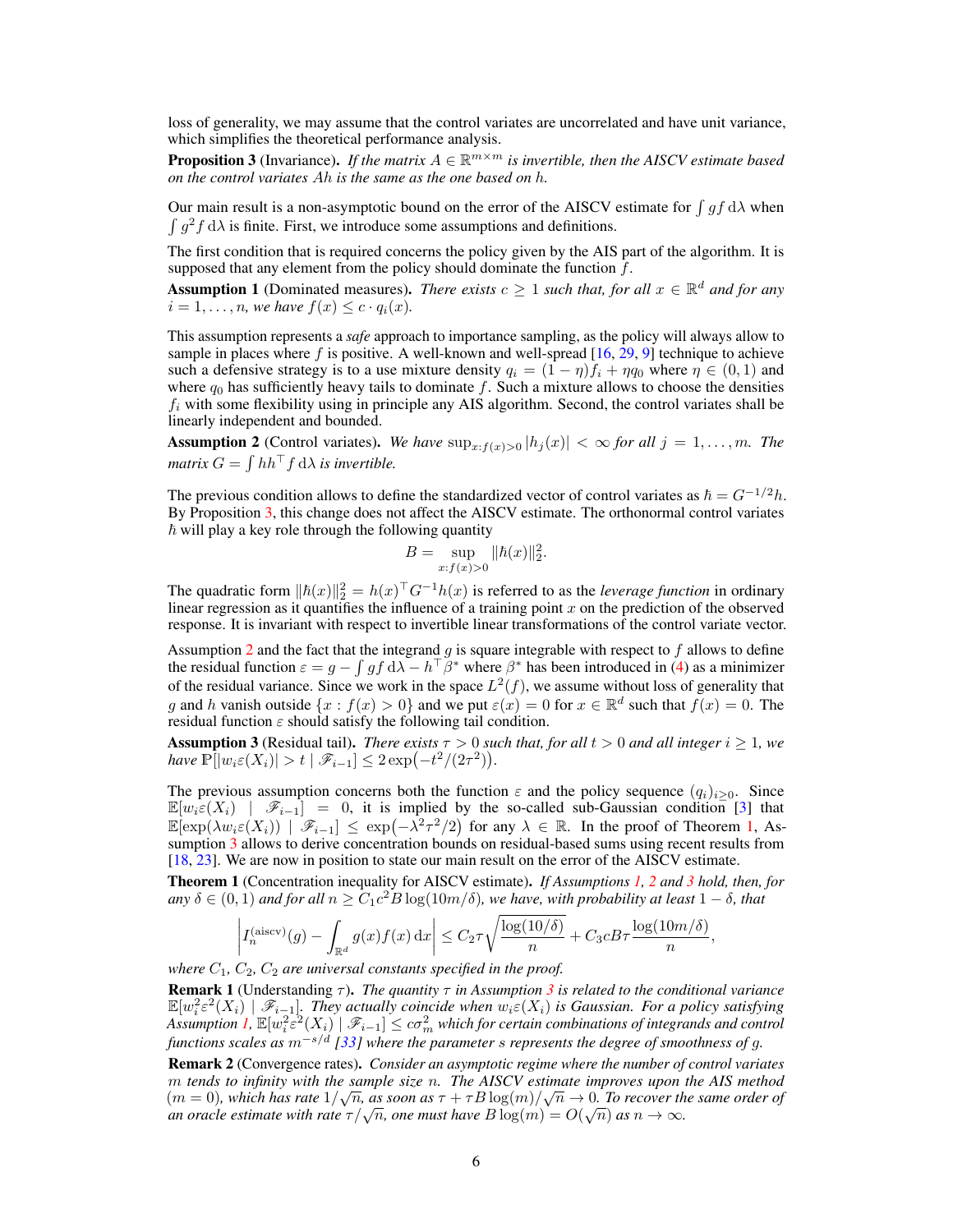# <span id="page-6-0"></span>5 Practical considerations

This section presents ways to build control variates using either families of polynomials or general functions based on Stein's method, with a highlight on computations in the Bayesian framework.

#### <span id="page-6-1"></span>5.1 Control variate constructions

**Orthogonal polynomials.** When the target density  $f$  can be decomposed as a product of univariate densities  $f = p_1 \otimes \cdots \otimes p_d$ , multidimensional control functions may be constructed based on univariate ones. This happens for instance for the uniform distribution over the unit cube  $[0, 1]^d$ or with uncorrelated Gaussian distributions on  $\mathbb{R}^d$ . Such univariate control variates may be easily constructed using families of polynomials [\[12\]](#page-9-17), such as Legendre polynomials for the uniform distribution on [0, 1] and Hermite polynomials for the Gaussian distribution on  $\mathbb{R}$ . This technique can also be used when  $\hat{f}$  is dominated by another density  $f^*$  having the said product form by transforming zero-mean control variates  $h^*$  with respect to  $f^*$  via  $h = h^* \overline{f^*}/f$ .

Let  $(h_1, \ldots, h_k)$  be a vector of univariate control functions with respect to a density p, i.e.,  $\mathbb{E}_p[h_i] = 0$ for all  $j = 1, ..., k$ . Let  $h_0 = 1$  denote the constant function equal to one. For a multi-index  $\ell = (\ell_1, \ldots, \ell_d)$  in  $\{0, \ldots, k\}^d \setminus \{(0, \ldots, 0)\}\)$ , multivariate controls with respect to  $p^{\otimes d}$  are built by forming tensor products of the form  $h_{\ell}(x_1, \ldots, x_d) = h_{\ell_1}(x_1) \cdots h_{\ell_d}(x_d)$  , yielding a total number of  $m = (k + 1)^d - 1$  control functions. Alternative approaches yielding smaller control spaces consist of imposing  $\ell_j = 0$  for all but a small number of coordinates  $j = 1, \dots, d$  or by the constraint  $\ell_1 + \cdots + \ell_d \leq Q$  for some  $Q \geq 1$ .

**Stein control variates.** In the general case where one has only access to the evaluations of  $f$ , control variates may be constructed using Stein's method. The technique relies on the gradient  $\nabla_x \log f(x)$ which can either be directly computed (see the example of Bayesian regression below) or which may be available through automatic differentiation provided in popular API's such as Tensorflow and PyTorch [\[1,](#page-9-18) [30\]](#page-10-14). Let  $\Delta_x = \nabla_x^{\top} \nabla_x$  denote the Laplace operator. By definition, the second-order Stein operator  $\mathscr{L}$  [\[34,](#page-10-15) [15\]](#page-9-19) associated to the density f is defined by:

$$
\forall \varphi \in \mathscr{C}^2(\mathbb{R}^d, \mathbb{R}), \quad (\mathscr{L}\varphi)(x) = \Delta_x \varphi(x) + \nabla_x \varphi(x)^\top \nabla_x \log f(x).
$$

The transformation guarantees that  $\mathbb{E}_f[\mathscr{L} \varphi] = 0$  for all  $\varphi$  with weak regularity conditions [\[26\]](#page-10-6). Therefore, we can build infinitely many control variates  $h_{\varphi} = \mathscr{L} \varphi$  from given functions  $\varphi$ . One simple way is to let  $\varphi$  be a polynomial with bounded total degree: for a degree vector  $\bm{\alpha}=(\alpha_1,\ldots,\alpha_d)\in\mathbb{N}^d$ with  $\alpha_1 + \cdots + \alpha_d \leq Q$ , define  $\varphi_{\alpha}(x) = x_1^{\alpha_1} \cdots x_d^{\alpha_d}$ . Given the dimension d and the total degree Q, there are  $m = \binom{d+Q}{d} - 1$  such degree vectors, yielding the associated control variates  $h_{\alpha} = h_{\varphi_{\alpha}}$ . For fast computation, note that, writing  $\phi_{\alpha}(x) = \varphi_{\alpha}(x) 1\!\!1_{d}$ ,  $D_1(x) = \text{diag}(\alpha_1/x_1, \ldots, \alpha_d/x_d)$ and  $D_2(x) = \text{diag}(\alpha_1(\alpha_1 - 1)/x_1^2, \dots, \alpha_d(\alpha_d - 1)/x_d^2)$ , we have  $\nabla_x \varphi_\alpha(x) = D_1(x) \phi_\alpha(x)$  and  $\Delta_x \varphi_{\alpha}(x) = \mathbb{1}_d^{\top}(D_2(x)\phi_{\alpha}(x))$ . In practice, all combinations of  $\alpha$  are stored in a matrix  $A \in \mathbb{N}^{m \times d}$ .

#### <span id="page-6-2"></span>5.2 Bayesian inference

Given data  $\mathscr D$  and a parameter of interest  $\theta \in \Theta \subset \mathbb R^d$ , posterior integrals take the form  $\int_{\mathbb{R}^d} g(\theta)p(\theta|\mathscr{D}) d\theta$ , where  $p(\theta|\mathscr{D}) \propto \ell(\mathscr{D}|\theta)\pi(\theta)$  is the posterior distribution, proportional to a prior  $\pi(\theta)$  and a likelihood function  $\ell(\mathscr{D}|\theta)$ . For instance, when  $q(\theta) = \theta$ , the integral above recovers the posterior mean. Stein control variates involve the computation of the gradient of the logposterior  $\nabla_{\theta} \log p(\theta|\mathscr{D})$ , which implicitly relies on the score function  $\nabla_{\theta} \log \ell(\mathscr{D}|\theta)$ . We point out two common examples—linear and logistic regression—where these functions are easy to compute.

Bayesian linear regression. Consider a linear regression problem comprised of observations  $X \in \mathbb{R}^{N \times d}$  with labels  $y \in \mathbb{R}^N$ . In the Gaussian fixed design setting, the predictor  $x_i$  produces the response  $y_i = x_i^{\top} \theta + \varepsilon_i$  where  $\varepsilon_1, \dots, \varepsilon_N \sim \mathcal{N}(0, \sigma^2)$  are centered Gaussian noises. The likelihood  $\ell(X, y | \theta)$  is proportional to  $(\sigma^2)^{-N/2} \exp(-(y - X\theta)^{\top}(y - X\theta)/(2\sigma^2))$ , yielding the score function  $\nabla_{\theta} \log \ell(X, y | \theta) = X^{\top}(y - X\theta)/(2\sigma^2)$ .

Bayesian logistic regression. Next, consider the logistic regression problem comprised of observations  $X \in \mathbb{R}^{N \times d}$  with associated binary labels  $y \in \{0,1\}^N$ . Letting  $\sigma(s) = 1/(1 + e^{-s})$  denote the sigmoid function, the likelihood function is  $\ell(\underline{X}, y | \theta) = \prod_{i=1}^N \sigma(\theta^\top x_i)^{y_i} (1 - \sigma(\theta^\top x_i))^{1-y_i}$ . The score function is simply  $\nabla_{\theta} \log \ell(X, y | \theta) = X^{\top}(y - \sigma(X\theta)).$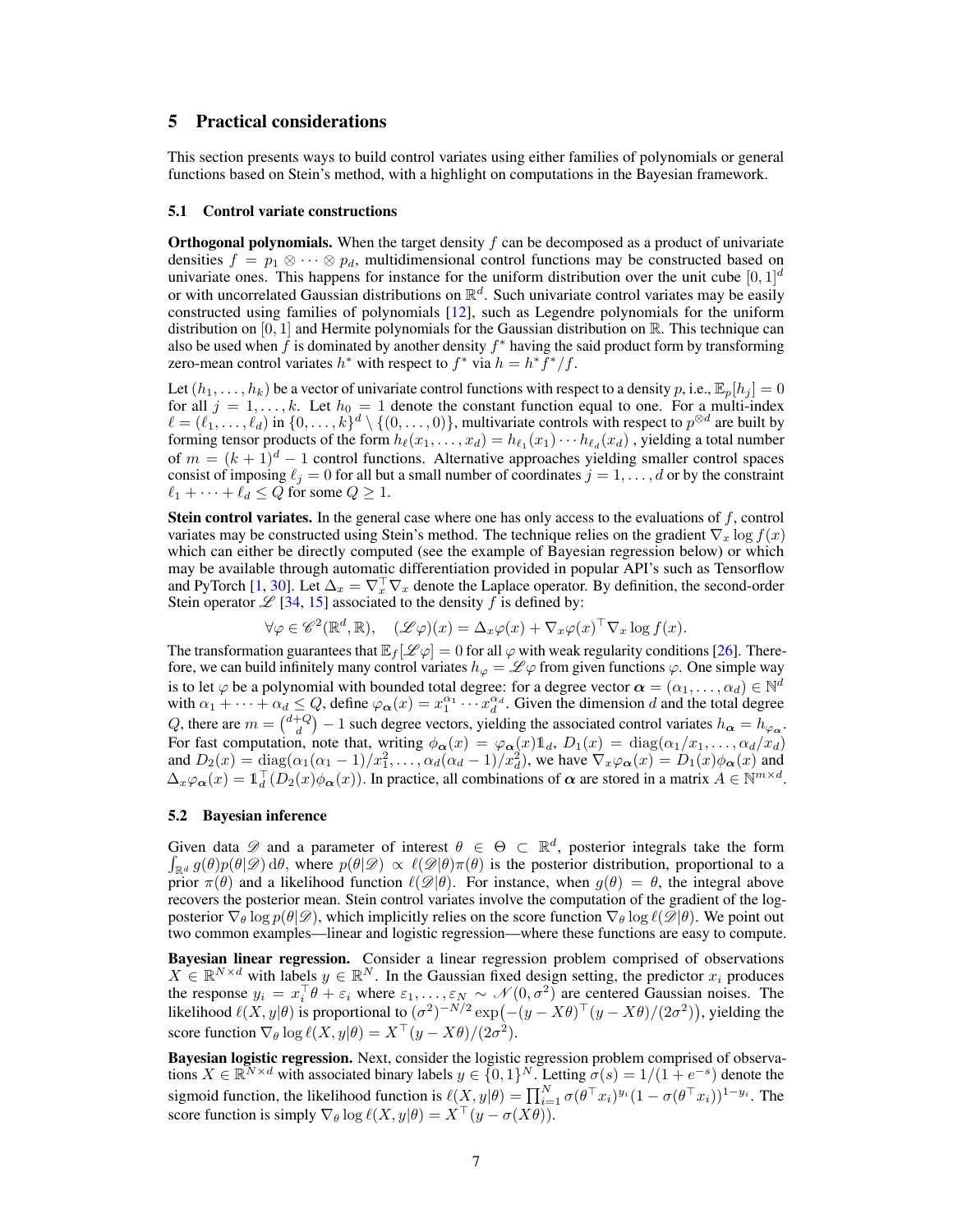# <span id="page-7-0"></span>6 Numerical illustration

To compare the finite-sample performance of the AIS and AISCV estimators, we first present in Section [6.1](#page-7-1) synthetic data examples involving the integration problem over the unit cube  $[0, 1]^d$  and then with respect to some Gaussian mixtures as in [\[4\]](#page-9-2). The goal is to compute  $\int gf \, d\lambda$  for vectors of integrands  $g : \mathbb{R}^d \to \mathbb{R}^p$ . We consider various dimensions  $d > 1$  and several choices for the number of control variates m. Section [6.2](#page-8-0) deals with real-world datasets in the context of Bayesian inference. For ease of reproducibility, the code is available upon request and numerical details are available in the appendix.

Parameters. In all simulations, the sampling policy is taken within the family of multivariate Student t distributions of degree  $\nu$  denoted by  $\{q_{\mu,\Sigma_0} : \mu \in \mathbb{R}^d\}$  with  $\Sigma_0 = \sigma_0 I_d(\nu - 2)/\nu$  and  $\nu > 2, \sigma_0 > 0$ . Similarly to [\[32\]](#page-10-2), the mean  $\mu_t$  is updated at each stage  $t = 1, \ldots, T$  by the generalized method of moments (GMM), leading to  $\mu_t = (\sum_{s=1}^t \sum_{i=1}^{n_s} w_{s,i} X_{s,i})/(\sum_{s=1}^t \sum_{i=1}^{n_s} w_{s,i})$ . The allocation policy is fixed to  $n_t = 1000$  and the number of stages is  $T \in \{5, 10, 20, 30, 50\}$ . The different Monte Carlo estimates are compared by their mean squared error (MSE) obtained over 100 independent replications.

## <span id="page-7-1"></span>6.1 Synthetic examples

**Integration on**  $[0, 1]^d$ . We seek to integrate functions g with respect to the uniform density  $f(x) = 1$  for  $x \in [0,1]^d$  in dimensions  $d \in \{4, 8\}$ . We rely on Legendre polynomials for the control variates. Consider the integrands  $g_1(x) = 1 + \sin\left(\pi(2d^{-1}\sum_{i=1}^d x_i - 1)\right), g_2(x) =$  $\prod_{i=1}^d (2/\pi)^{1/2} x_i^{-1} e^{-\log(x_i)^2/2}$  and  $g_3(x) = \prod_{i=1}^d \log(2) 2^{1-x_i}$ , all of which integrate to 1 on  $[0, 1]^d$ . None of the integrands is a linear combination of the control variates. The policy parameters are  $\mu_0 = (0.5, \dots, 0.5) \in \mathbb{R}^d$ ,  $\nu = 8$ , and  $\sigma_0 = 0.1$ . The control variates are built out of tensor products of Legendre polynomials where the degree  $\ell_i$  equals 0 for all but two coordinates, leading to a total number of  $m = kd + k^2d(d-1)/2$  control variates. The maximum degree in each variable is  $k = 6$ , yielding  $m = 240$  and  $m = 1056$  control variates in dimensions  $d = 4$  and  $d = 8$  respectively. Figure [1](#page-7-2) presents the boxplots of the AIS and AISCV estimates. The error reduction obtained thanks to the control variates is huge: the AISCV estimate has a mean squared error smaller than the one of the AIS estimate by a factor at least  $10$  $10$  and up to  $100$  (see Table 1 in the appendix).

<span id="page-7-2"></span>

Figure 1: Integration on  $[0,1]^d$ : boxplots of estimates  $I_n^{\text{(ais)}}(g)$  and  $I_n^{\text{(aiscv)}}(g)$  with integrands  $g_1, g_2, g_3$  in dimensions  $d \in \{4, 8\}$  obtained over 100 replications. The true integral equals 1.

**Gaussian mixture f and Stein control variates.** In this setting we assume we only have access to the evaluations of the target density  $f$ . We consider the classical example introduced in [\[4\]](#page-9-2) where  $f$  is a mixture of two Gaussian distributions. The control variates are built using Stein's method (Section [5.1\)](#page-6-1) out of polynomials of total degree at most  $Q \in \{2,3\}$ , leading to a number of control variates  $m \in \{14, 34\}$  in dimension  $d = 4$  and  $m \in \{44, 164\}$  in dimension  $d = 8$  respectively. We consider two cases: an isotropic and an anisotropic one.

*Isotropic case.* Let  $f_{\Sigma}(x) = 0.5\Phi_{\Sigma}(x-\mu) + 0.5\Phi_{\Sigma}(x+\mu)$  where  $\mu = (1, \ldots, 1)^{\top}/2\sqrt{3}$  $d, \Sigma = I_d/d$ and  $\Phi_{\Sigma}$  is the multivariate normal density function with zero mean and covariance matrix  $\Sigma$ . The Euclidean distance between the two mixture centers is 1, independently of d. The initial density  $q_0$  is the multivariate Student t distribution with mean  $(1, -1, 0, \ldots, 0)/\sqrt{d}$  and variance  $(5/d)I_d$ . The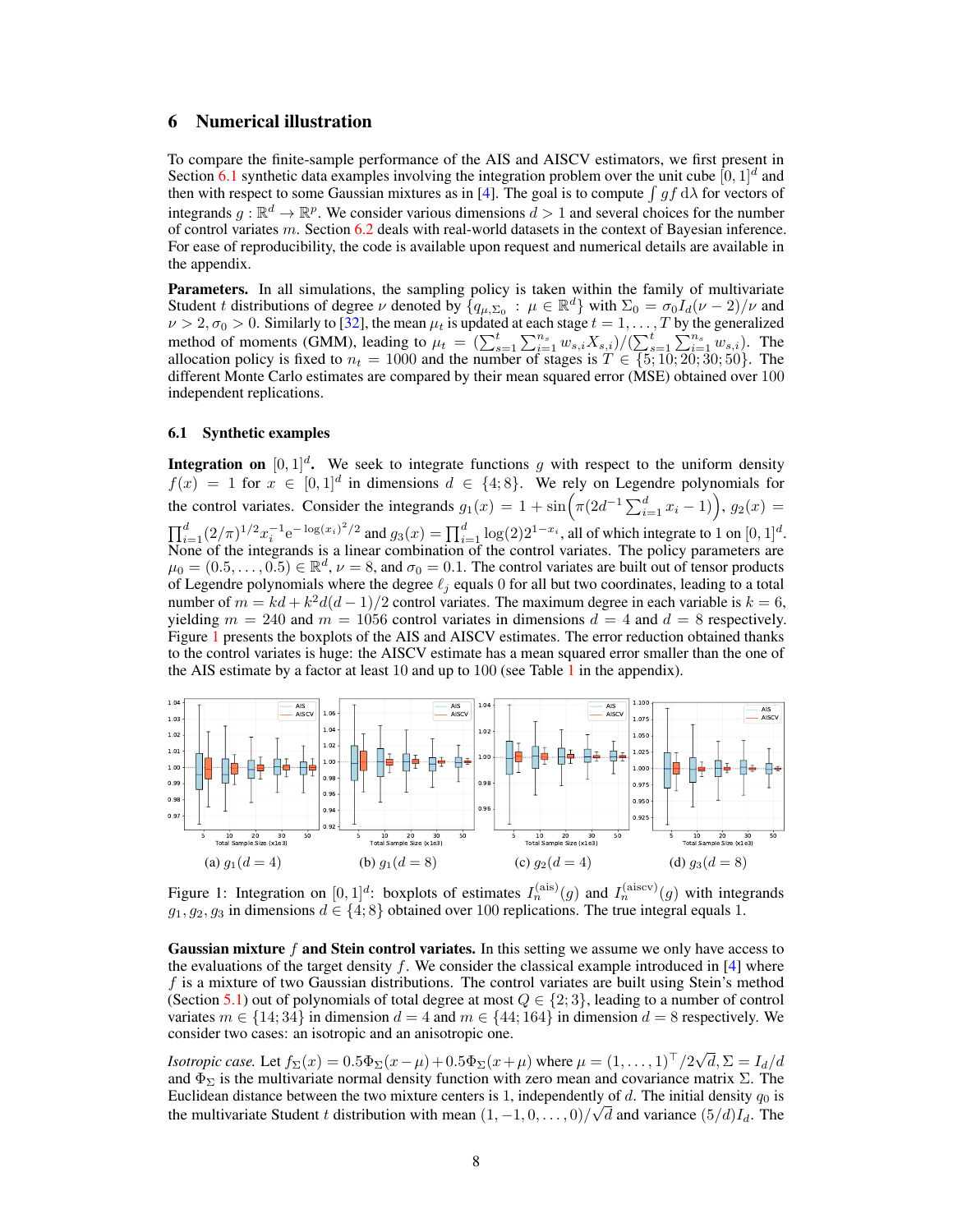initial mean value differs from the null vector to prevent the naive algorithm using the initial density from having good results due to the symmetrical set-up.

*Anisotropic case.* In this case, the mixture is unbalanced and each Gaussian is anisotropic. The target density is  $f_V(x) = 0.75\Phi_V(x-\mu) + 0.25\Phi_V(x+\mu)$  where  $\mu = (1,\ldots,1)^{\top}/2\sqrt{d}$  and  $V = \text{diag}(10, 1, \ldots, 1)/d$ . The initial density  $q_0$  is the same as for the isotropic case.

Figure [2](#page-8-1) presents boxplots of the logarithm of the mean squared error  $\|\hat{I}(g) - I(g)\|_2^2$ . Once again, the AISCV estimators are the clear winners with a mean squared error smaller by a factor up to 1000 for the anisotropic case (see Table  $2$  in the appendix).

<span id="page-8-1"></span>

Figure 2: Gaussian mixture density: boxplots of the logarithm of  $\|\hat{I}(g) - I(g)\|_2^2$  for  $g(x) = x$  with target isotropic  $f_{\Sigma}$  and anisotropic  $f_{V}$  in dimensions  $d \in \{4, 8\}$  obtained over 100 replications.

## <span id="page-8-0"></span>6.2 Real-world examples

We place ourselves in the framework of Bayesian linear regression (Section [5.2\)](#page-6-2) with features  $X \in \mathbb{R}^{N \times d}$  and continuous responses  $y \in \mathbb{R}^N$ . The posterior distribution  $p(\theta|\mathcal{D})$  involves a Gaussian prior  $\pi(\theta) \sim \mathcal{N}(\mu_a, \Sigma_a)$  and a likelihood function  $\ell(\mathscr{D}|\theta)$  proportional to  $(\sigma^2)^{-N/2} \exp(-(y - X\theta)^{\top}(y - X\theta)/(2\sigma^2))$ . The noise level is fixed and taken sufficiently large at  $\sigma = 50$  to account for general priors. The posterior distribution is Gaussian too:  $\mathcal{N}(\mu_b, \Sigma_b)$  with  $\mu_b = \sum_b (\sigma^{-2} X^\top y + \sum_a^{-1} \mu_a)$  and  $\Sigma_b = (\sigma^{-2} X^\top X + \Sigma_a^{-1})^{-1}$ . The integrand is  $g(\theta) = \sum_{i=1}^d \theta_i^2$  and the control variates are built with the Stein operator (Section [5.1\)](#page-6-1) out of monomials with total degree  $Q \in \{1, 2\}$ , leading to the AISCV1 and AISCV2 estimators respectively.

**Datasets and parameters.** Classical datasets from [\[11\]](#page-9-20) are considered : *housing*  $(N = 506; d = 100)$ 13;  $m \in \{12; 104\}$ ); *abalone* ( $N = 4177$ ;  $d = 8$ ;  $m \in \{7; 44\}$ ); *red wine* ( $N = 1599$ ;  $d = 11$ ;  $m \in$  $\{10; 77\}$ ); and *white wine* ( $N = 4898; d = 11; m \in \{10; 77\}$ ). The initial density is the multivariate Student t distribution with  $\nu = 10$  degrees of freedom, zero mean and covariance matrix  $\Sigma_b$ .

<span id="page-8-2"></span>

Figure 3: Bayesian linear regression: boxplots of  $(\hat{I}(g) - I(g)) / I(g)$  for  $g(\theta) = \sum_{j=1}^{d} \theta_j^2$ .

**Results.** Figure [3](#page-8-2) presents the boxplots of the relative error  $(\hat{I}(g) - I(g))/I(g)$ , revealing the benefits of control variates even with polynomials of degree  $Q = 1$ . When  $Q = 2$ , the error of the AISCV2 estimate is virtually zero (see Table  $3$  in the appendix), in line with Proposition [2.](#page-4-4) The mean squared error of the AISCV1 estimate is smaller than that of the AIS estimate by a factor ranging between 2 and 10.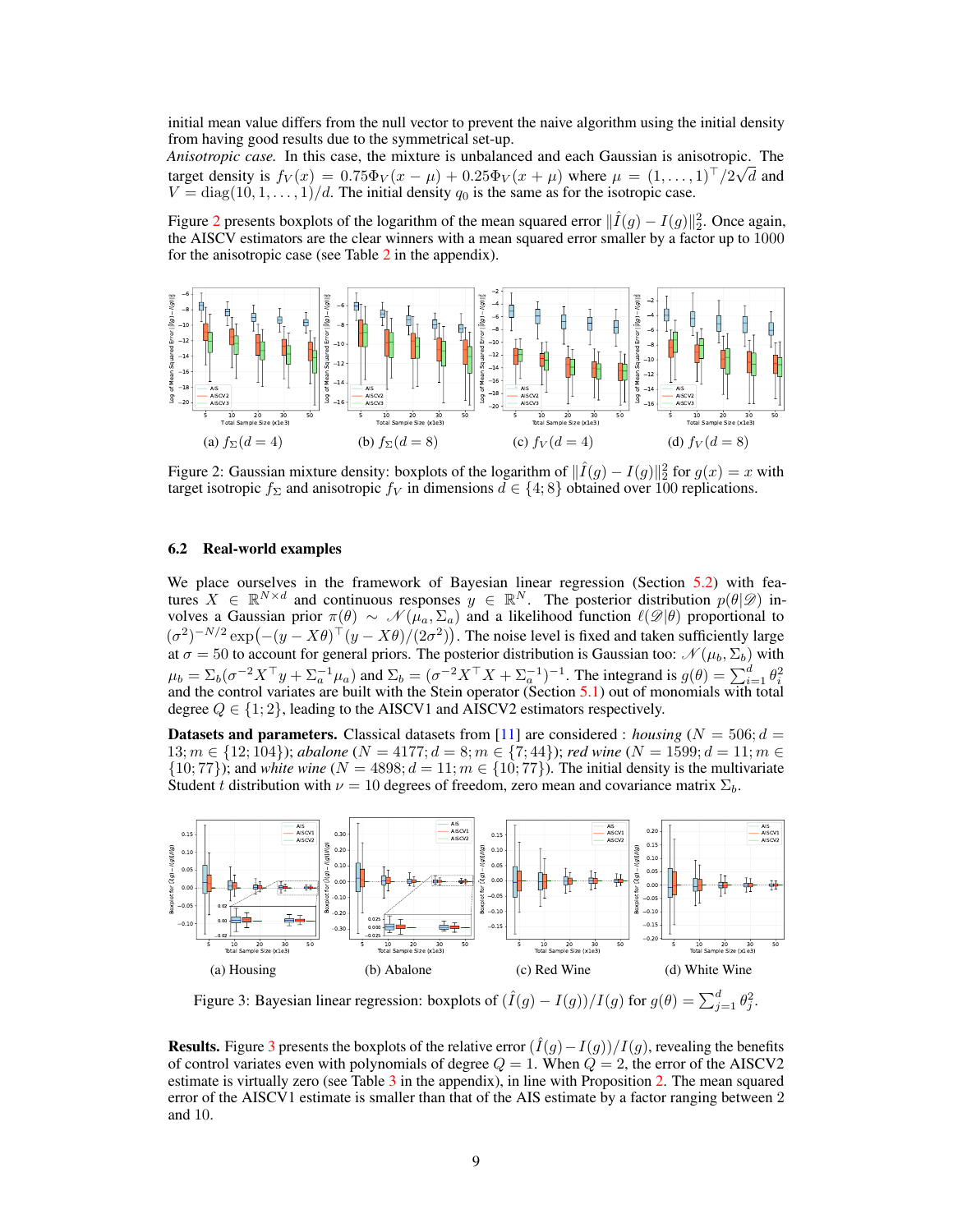# References

- <span id="page-9-18"></span>[1] Abadi, M., Barham, P., Chen, J., Chen, Z., Davis, A., Dean, J., Devin, M., Ghemawat, S., Irving, G., Isard, M., et al. (2016). TensorFlow: A system for Large-Scale machine learning. In *12th USENIX symposium on operating systems design and implementation (OSDI 16)*, pages 265–283.
- <span id="page-9-10"></span>[2] Belomestny, D., Iosipoi, L., Paris, Q., and Zhivotovskiy, N. (2022). Empirical variance minimization with applications in variance reduction and optimal control. *Bernoulli*, 28(2):1382–1407.
- <span id="page-9-16"></span>[3] Boucheron, S., Lugosi, G., and Massart, P. (2013). *Concentration Inequalities: A Nonasymptotic Theory of Independence*. Oxford University Press.
- <span id="page-9-2"></span>[4] Cappé, O., Douc, R., Guillin, A., Marin, J.-M., and Robert, C. P. (2008). Adaptive importance sampling in general mixture classes. *Statistics and Computing*, 18(4):447–459.
- <span id="page-9-3"></span>[5] Cappé, O., Guillin, A., Marin, J.-M., and Robert, C. P. (2004). Population Monte Carlo. *Journal of Computational and Graphical Statistics*, 13(4):907–929.
- <span id="page-9-4"></span>[6] Chopin, N. (2004). Central limit theorem for sequential Monte Carlo methods and its application to bayesian inference. *The Annals of Statistics*, 32(6):2385–2411.
- <span id="page-9-6"></span>[7] Dai, B., He, N., Dai, H., and Song, L. (2016). Provable Bayesian inference via particle mirror descent. In *Artificial Intelligence and Statistics*, pages 985–994. PMLR.
- <span id="page-9-8"></span>[8] Del Moral, P., Doucet, A., and Jasra, A. (2006). Sequential Monte Carlo samplers. *Journal of the Royal Statistical Society. Series B (Statistical Methodology)*, 68(3):411–436.
- <span id="page-9-7"></span>[9] Delyon, B. and Portier, F. (2021). Safe adaptive importance sampling: A mixture approach. *The Annals of Statistics*, 49(2):885–917.
- <span id="page-9-5"></span>[10] Douc, R. and Moulines, E. (2008). Limit theorems for weighted samples with applications to sequential Monte Carlo methods. *The Annals of Statistics*, pages 2344–2376.
- <span id="page-9-20"></span>[11] Dua, D. and Graff, C. (2019). Uci Machine Learning Repository [http://archive. ics. uci. edu/ml]. irvine, ca: University of california. *School of Information and Computer Science*, 25:27.
- <span id="page-9-17"></span>[12] Gautschi, W. (2004). *Orthogonal polynomials: computation and approximation*. OUP Oxford.
- <span id="page-9-0"></span>[13] Geweke, J. (1989). Bayesian inference in econometric models using Monte Carlo integration. *Econometrica: Journal of the Econometric Society*, pages 1317–1339.
- <span id="page-9-9"></span>[14] Glynn, P. W. and Szechtman, R. (2002). Some new perspectives on the method of control variates. In *Monte Carlo and Quasi-Monte Carlo Methods 2000*, pages 27–49. Springer.
- <span id="page-9-19"></span>[15] Gorham, J. and Mackey, L. (2015). Measuring sample quality with Stein's method. *Advances in Neural Information Processing Systems*, 28.
- <span id="page-9-15"></span>[16] Hesterberg, T. (1995). Weighted average importance sampling and defensive mixture distributions. *Technometrics*, 37(2):185–194.
- <span id="page-9-11"></span>[17] Jie, T. and Abbeel, P. (2010). On a connection between importance sampling and the likelihood ratio policy gradient. In *Advances in Neural Information Processing Systems*, volume 23. Curran Associates, Inc.
- <span id="page-9-14"></span>[18] Jin, C., Netrapalli, P., Ge, R., Kakade, S. M., and Jordan, M. I. (2019). A short note on concentration inequalities for random vectors with subgaussian norm. *arXiv preprint arXiv:1902.03736*.
- <span id="page-9-12"></span>[19] Jourdain, B. (2009). Adaptive variance reduction techniques in finance. *Radon Series Comp. Appl. Math*, 8:1–18.
- <span id="page-9-13"></span>[20] Kawai, R. (2020). Adaptive importance sampling and control variates. *Journal of Mathematical Analysis and Applications*, 483(1):123608.
- <span id="page-9-1"></span>[21] Kloek, T. and Van Dijk, H. K. (1978). Bayesian estimates of equation system parameters: an application of integration by Monte Carlo. *Econometrica: Journal of the Econometric Society*, pages 1–19.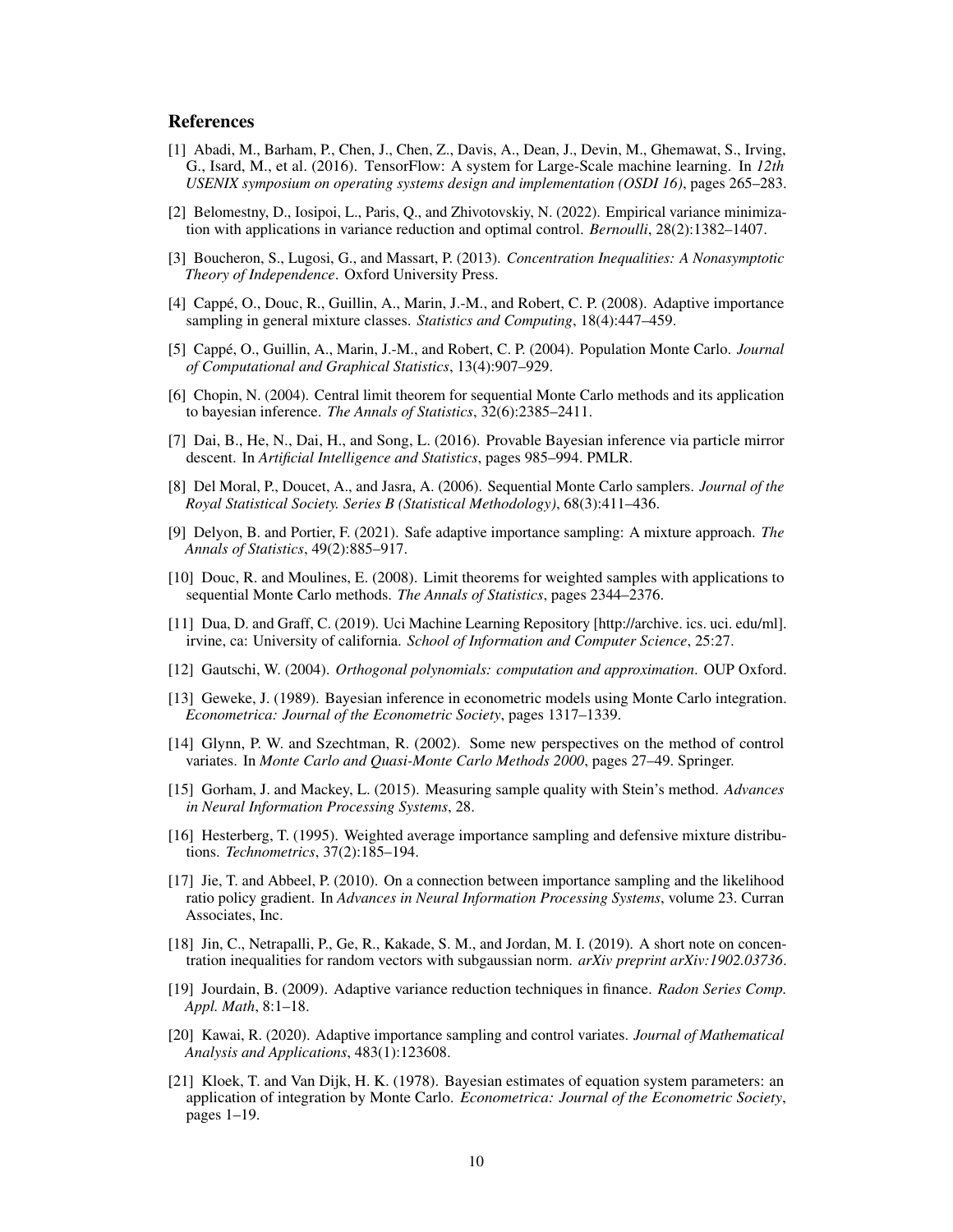- <span id="page-10-3"></span>[22] Korba, A. and Portier, F. (2022). Adaptive importance sampling meets mirror descent: a bias-variance tradeoff. In *International Conference on Artificial Intelligence and Statistics*, pages 11503–11527. PMLR.
- <span id="page-10-8"></span>[23] Leluc, R., Portier, F., and Segers, J. (2021). Control variate selection for Monte Carlo integration. *Statistics and Computing*, 31.
- <span id="page-10-11"></span>[24] Liu, H., Feng, Y., Mao, Y., Zhou, D., Peng, J., and Liu, Q. (2017). Action-dependent control variates for policy optimization via Stein's identity. *arXiv preprint arXiv:1710.11198*.
- <span id="page-10-1"></span>[25] Martino, L., Elvira, V., Luengo, D., and Corander, J. (2017). Layered adaptive importance sampling. *Statistics and Computing*, 27(3):599–623.
- <span id="page-10-6"></span>[26] Mira, A., Solgi, R., and Imparato, D. (2013). Zero variance markov chain Monte Carlo for Bayesian estimators. *Statistics and Computing*, 23(5):653–662.
- <span id="page-10-5"></span>[27] Oates, C. J., Girolami, M., and Chopin, N. (2017). Control functionals for Monte Carlo integration. *Journal of the Royal Statistical Society: Series B (Statistical Methodology)*, 79(3):695– 718.
- <span id="page-10-0"></span>[28] Oh, M.-S. and Berger, J. O. (1992). Adaptive importance sampling in monte carlo integration. *Journal of Statistical Computation and Simulation*, 41(3-4):143–168.
- <span id="page-10-7"></span>[29] Owen, A. and Zhou, Y. (2000). Safe and effective importance sampling. *J. Amer. Statist. Assoc.*, 95(449):135–143.
- <span id="page-10-14"></span>[30] Paszke, A., Gross, S., Chintala, S., Chanan, G., Yang, E., DeVito, Z., Lin, Z., Desmaison, A., Antiga, L., and Lerer, A. (2017). Automatic differentiation in pytorch.
- <span id="page-10-10"></span>[31] Plassier, V., Portier, F., and Segers, J. (2020). Risk bounds when learning infinitely many response functions by ordinary linear regression. *arXiv preprint arXiv:2006.09223. To appear in Annales de l'Institut Henri Poincaré (B) Probabilités et Statistiques*.
- <span id="page-10-2"></span>[32] Portier, F. and Delyon, B. (2018). Asymptotic optimality of adaptive importance sampling. *Advances in Neural Information Processing Systems*, 31.
- <span id="page-10-9"></span>[33] Portier, F. and Segers, J. (2019). Monte Carlo integration with a growing number of control variates. *Journal of Applied Probability*, 56(4):1168–1186.
- <span id="page-10-15"></span>[34] Stein, C. (1972). A bound for the error in the normal approximation to the distribution of a sum of dependent random variables. In *Proceedings of the sixth Berkeley symposium on mathematical statistics and probability, volume 2: Probability theory*, volume 6, pages 583–603. University of California Press.
- <span id="page-10-13"></span>[35] Tropp, J. (2015). An introduction to matrix concentration inequalities. arXiv:1501.01571.
- <span id="page-10-12"></span>[36] Wang, C., Chen, X., Smola, A., and Xing, E. (2013). Variance reduction for stochastic gradient optimization. In *Advances in Neural Information Processing Systems*, volume 26. Curran Associates, Inc.
- <span id="page-10-4"></span>[37] Zhang, P. (1996). Nonparametric importance sampling. *J. Amer. Statist. Assoc.*, 91(435):1245– 1253.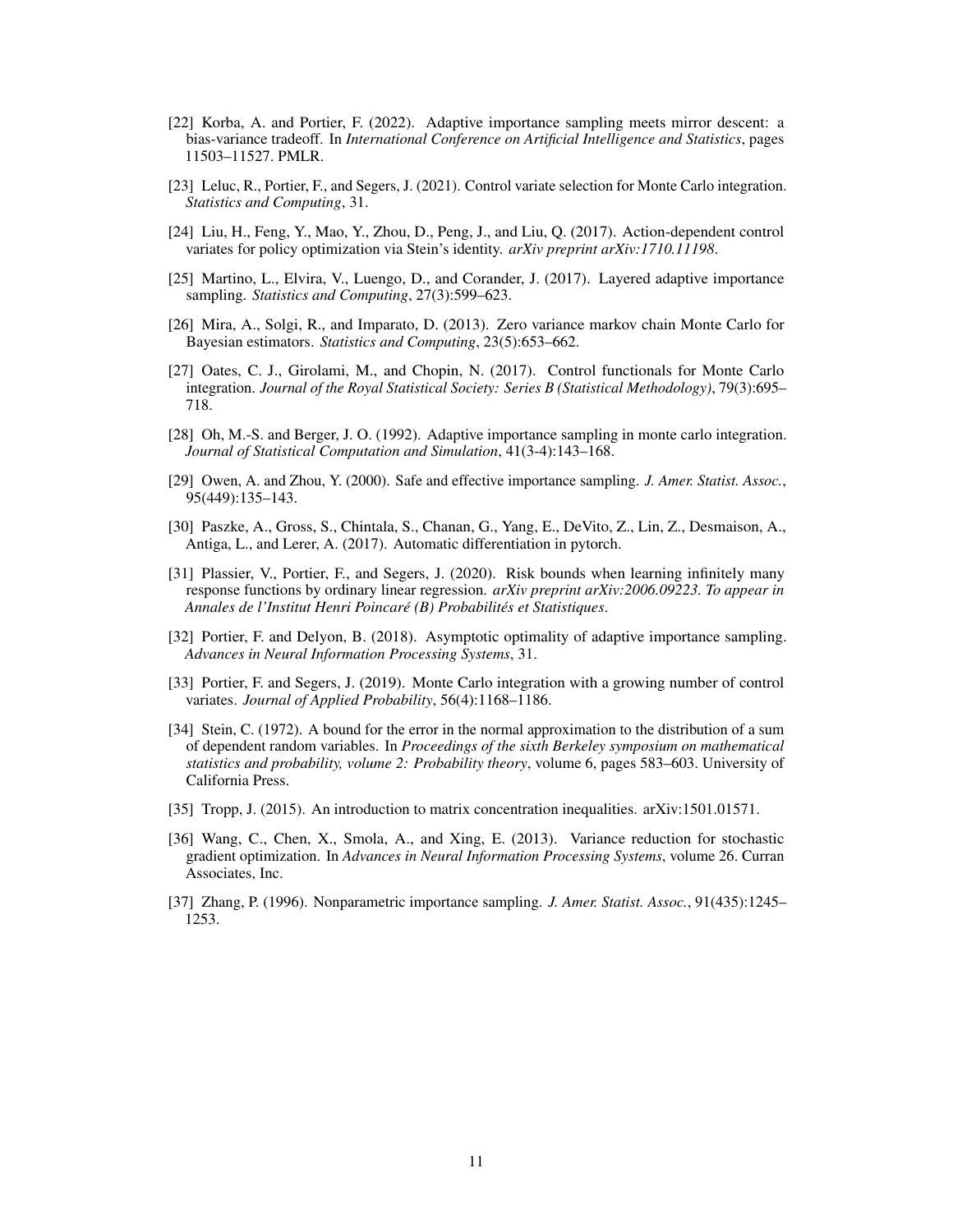# APPENDIX: A QUADRATURE RULE COMBINING CONTROL VARIATES AND ADAPTIVE IMPORTANCE SAMPLING

Technical lemmas and auxiliary results are provided in Appendix [A.](#page-12-0) Appendix [B](#page-14-0) collects additional theoretical properties of the AISCV estimator while the technical proofs of the propositions and the main theorem are presented in Appendix [C.](#page-15-0) Finally, Appendix [D](#page-19-0) presents additional numerical values associated to the numerical experiments on synthetic examples and real-world datasets for Bayesian linear regression.

|   |     | A Auxiliary results                                                     | 13        |
|---|-----|-------------------------------------------------------------------------|-----------|
|   |     |                                                                         | 13        |
|   |     | A.2 Inequalities for martingales increments and empirical Gram matrices | 14        |
| B |     | <b>Additional properties of AISCV estimator</b>                         | 15        |
|   | B.1 |                                                                         | 15        |
|   |     |                                                                         | 15        |
|   |     | C Proofs of the main results                                            | 16        |
|   |     |                                                                         | 16        |
|   |     |                                                                         | 16        |
|   |     |                                                                         | 16        |
|   |     |                                                                         | 16        |
| D |     | <b>Additional numerical results</b>                                     | 20        |
|   |     |                                                                         | <b>20</b> |
|   |     |                                                                         | <b>20</b> |
|   |     |                                                                         | 21        |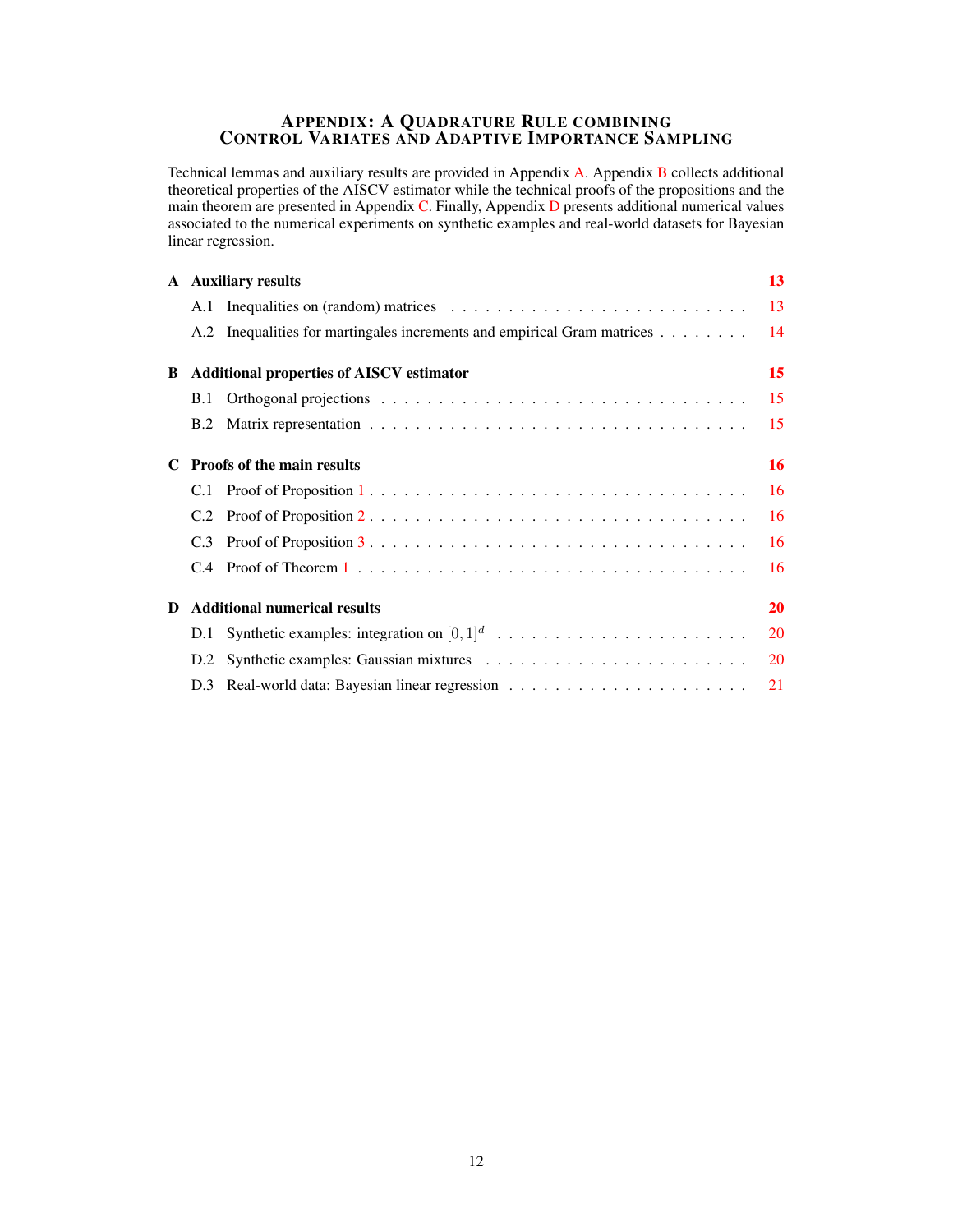## <span id="page-12-0"></span>A Auxiliary results

#### <span id="page-12-1"></span>A.1 Inequalities on (random) matrices

**Definition 2.** Let A and  $\Psi$  be Hermitian matrices of the same dimension. We say that  $A \preceq \Psi$  if and *only if*  $\Psi - A$  *is positive semidefinite.* 

<span id="page-12-2"></span>**Definition 3** ([\[35\]](#page-10-13), Definition 2.1.2). Let  $f: I \to \mathbb{R}$  where I is an interval of the real line. Consider *a* d × d *Hermitian matrix* A *whose eigenvalues are contained in* I*. Define a* d × d *Hermitian matrix* f(A)*, called the standard matrix function, using an eigenvalue decomposition of* A*, by*

$$
f(A) = Q \begin{bmatrix} f(\lambda_1) & & \\ & \ddots & \\ & & f(\lambda_d) \end{bmatrix} Q^* \quad \text{where} \quad A = Q \begin{bmatrix} \lambda_1 & & \\ & \ddots & \\ & & \lambda_d \end{bmatrix} Q^*,
$$

*where*  $Q^*$  *is the conjugate transpose of the*  $d \times d$  *matrix*  $Q$  *and where*  $Q$  *is unitary, i.e.,*  $Q^*Q = I_d$ *.* Remark 3. *The matrix exponential* e <sup>A</sup> *and the matrix logarithm* log A *(for* A *with all eigenvalues*

<span id="page-12-6"></span>*positive) are the standard matrix functions as in Definition [3.](#page-12-2)* Lemma 1 ([\[35\]](#page-10-13), Example 8.3.4). *The trace exponential map is monotone: for all Hermitian matrices* A *and* Ψ *of the same dimension,*

$$
A \preceq \Psi \text{ implies } \text{tr}(e^A) \le \text{tr}(e^{\Psi}).
$$

<span id="page-12-7"></span>**Lemma 2** ([\[35\]](#page-10-13), Proposition 3.2.1). *For any random Hermitian matrix* Y *and for all*  $t \in \mathbb{R}$ *, we have* 

$$
\mathbb{P}\left(\lambda_{\min}(Y) \leq t\right) \leq \inf_{\theta < 0} e^{-\theta t} \mathbb{E}[\text{tr}\left(e^{\theta Y}\right)].
$$

If the eigenvalues of a matrix  $A$  are real (as is the case for Hermitian matrices), the smallest and largest eigenvalues are denoted by  $\lambda_{\min}(A)$  and  $\lambda_{\max}(A)$ , respectively.

<span id="page-12-5"></span>**Lemma 3** (After [\[35\]](#page-10-13), Lemma 5.4.1). Assume that A is a random Hermitian matrix with  $0 \le \lambda_{\min}(A)$ *and*  $\lambda_{\max}(A) \leq L$  *for some constant*  $L > 0$ *. Then, for all*  $\theta \in \mathbb{R}$  *and for any*  $\sigma$ -*field*  $\mathcal{F}$ *,* 

$$
\log(\mathbb{E}[e^{\theta A} | \mathcal{F}]) \preceq \eta(\theta) \mathbb{E}[A | \mathcal{F}], \quad \text{where } \eta(\theta) = L^{-1}(e^{\theta L} - 1).
$$

*Proof.* The cited lemma states the result for unconditional expectations. The proof for conditional expectations is the same, since conditional expectations respect the semidefinite order too.  $\Box$ 

<span id="page-12-4"></span>Lemma 4 (After [\[35\]](#page-10-13), Corollary 3.4.2). *Let* (Ψ, A) *be a pair of random Hermitian matrices of the same dimension. Assume that* Ψ *is measurable with respect to a* σ*-field* F*. Then*

$$
\mathbb{E}\left[\mathrm{tr}\{\exp(\Psi+A)\}\mid \mathscr{F}\right] \leq \mathrm{tr}\left[\exp\{\Psi+\log(\mathbb{E}[e^A\mid \mathscr{F}])\}\right].
$$

*Proof.* The proof is the same as the one of the cited corollary, which states the result for unconditional expectations and fixed (non-random)  $\Psi$ . The only property of the expectation that is used Jensen's inequality, and this holds for conditional expectations too. Specifically, if  $h : \mathbb{R}^k \times \mathbb{R}^\ell \to \mathbb{R}$  is such that  $y \mapsto h(x, y)$  is concave for every  $x \in \mathbb{R}^k$ , then, for a random pair  $(X, Y)$  taking values in  $\mathbb{R}^k \times \mathbb{R}^{\ell}$  and for a  $\sigma$ -field  $\mathscr{F}$  such that X is measurable with respect to  $\mathscr{F}$ , we have

$$
\mathbb{E}[h(X,Y) | \mathcal{F}] \le h(X, \mathbb{E}[Y | \mathcal{F}]). \tag{10}
$$

Indeed, by concavity, we can find a random  $A$ , depending on  $X$  and thus measurable with respect to  $\mathscr{F}$ , such that

$$
h(X,Y) \le h(X,\mathbb{E}[Y \mid \mathscr{F}]) + \langle Y - \mathbb{E}[Y \mid \mathscr{F}], A \rangle.
$$

13

Take conditional expectations with respect to  $\mathscr F$  to find [\(10\)](#page-12-3).

<span id="page-12-3"></span> $\Box$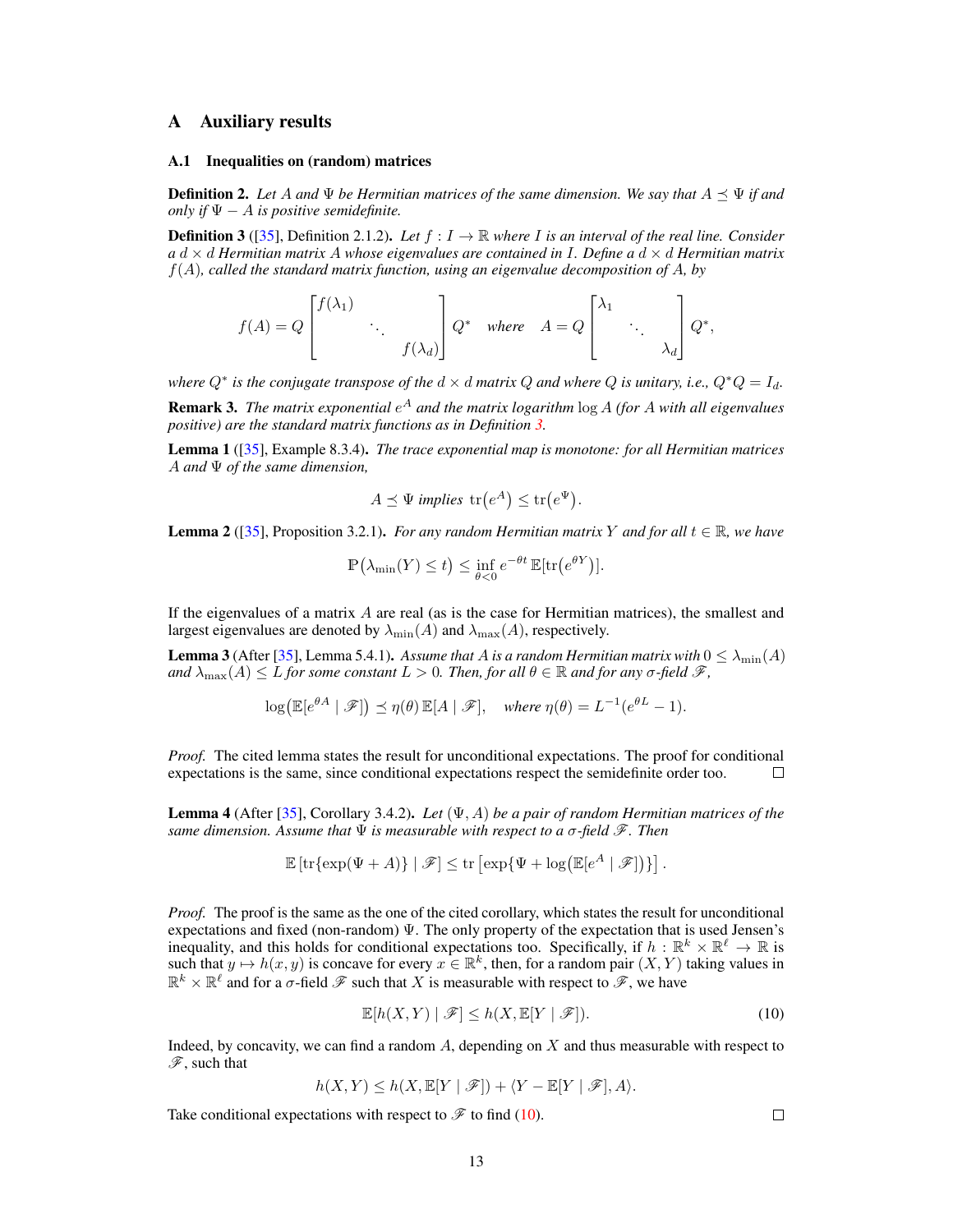#### <span id="page-13-0"></span>A.2 Inequalities for martingales increments and empirical Gram matrices

<span id="page-13-2"></span>Lemma 5 (Hoeffding inequality for norm-subGaussian martingale increments). *Let the* d*dimensional random vectors*  $Z_1, \ldots, Z_n$  *and the natural filtration*  $\mathscr{F}_n = \sigma(Z_1, \ldots, Z_n)$ ,  $\mathscr{F}_0 =$  $\{\Omega, \emptyset\}$ , be such that  $\mathbb{E}[Z_i \mid \mathscr{F}_{i-1}] = 0$  for all  $i = 1, \ldots n$  and

$$
\forall t \ge 0, \forall i = 1, \dots, n, \qquad \mathbb{P}(\|Z_i\|_2 \ge t \mid \mathcal{F}_{i-1}) \le 2 \exp\left(-t^2/(2\sigma^2)\right) \tag{11}
$$

*for some*  $\sigma > 0$ *. Then for any*  $\delta > 0$ *, with probability at least*  $1 - \delta$ *, we have* 

<span id="page-13-3"></span>
$$
\left\| \sum_{i=1}^n Z_i \right\|_2 \le K\sigma \sqrt{n \log(2d/\delta)},
$$

*where*  $K = 3$ *.* 

*Proof.* The proof follows from adapting the proof of Lemma 6 in [\[23\]](#page-10-8) working out their Lemma 5 and Corollary 7 from [\[18\]](#page-9-14).  $\Box$ 

<span id="page-13-1"></span>**Lemma 6.** Let  $\mathscr{F}_0 \subset \mathscr{F}_1 \subset \ldots \subset \mathscr{F}_{n-1}$  be a nested sequence of  $\sigma$ -fields (a filtration) with  $\mathscr{F}_0 = \{ \Omega, \varnothing \}$ . Let  $Y_n = \sum_{k=1}^n Q_k$  where  $Q_1, \ldots, Q_n$  are random positive semidefinite Hermitian *matrices such that*  $Q_k$  *is measurable with respect to*  $\mathscr{F}_k$  *for*  $k = 1, ..., n - 1$ *. Assume that*  $\mathbb{E}[Q_k \mid \mathscr{F}_{k-1}] = G$  for  $k = 1, \ldots, n$ , where G is a fixed (non-random) positive definite matrix. *Assume that there exists a constant*  $L > 0$  *such that*  $\lambda_{\max}(Q_k) \leq L$  with probability 1. Then, for all  $\zeta \in (0,1)$ *, we have* 

$$
\mathbb{P}\left(\lambda_{\min}(Y_n) \le (1-\zeta)n\lambda_{\min}(G)\right) \le m \left[\frac{e^{-\zeta}}{(1-\zeta)^{(1-\zeta)}}\right]^{n\lambda_{\min}(G)/L}
$$

.

<span id="page-13-4"></span>**Remark 4.** The term in square brackets in Lemma [6](#page-13-1) is bounded above by  $e^{-\zeta^2/2}$  ([\[23\]](#page-10-8), Lemma 2).

*Proof.* Let  $\mathbb{E}_n$  denote the conditional expectation with respect to  $\mathscr{F}_{n-1}$  and define  $Z_n$  =  $\log(\mathbb{E}_n[e^{\nu Q_n}])$  for  $\nu < 0$ . Using Lemma [4](#page-12-4) with  $\Psi = \nu Y_{n-1}$ , which is measurable with respect to  $\mathscr{F}_{n-1}$ , we have

$$
\mathbb{E}_n \left[ \text{tr} \left( e^{\nu Y_n} \right) \right] = \mathbb{E}_n \left[ \text{tr} \left( e^{\nu Y_{n-1} + \nu Q_n} \right) \right] \leq \text{tr} \left( e^{\nu Y_{n-1} + \log \left( \mathbb{E}_n \left[ e^{\nu Q_n} \right] \right)} \right) = \text{tr} \left( e^{\nu Y_{n-1} + Z_n} \right).
$$

Lemma [3](#page-12-5) gives  $Z_n \preceq \eta(\nu) \mathbb{E}_n[Q_n] = \eta(\nu)G$ , with  $\eta(\nu) = L^{-1}(e^{\nu L} - 1)$ . By Lemma [1,](#page-12-6) we get

$$
\operatorname{tr}\left(e^{\nu Y_{n-1}+Z_n}\right)\leq \operatorname{tr}\left(e^{\nu Y_{n-1}+\eta(\nu)G}\right).
$$

Using again Lemma [4](#page-12-4) with  $\Psi = \nu Y_{n-2} + \eta(\nu)G$  and  $A = \nu Q_{n-1}$ , we find

$$
\mathbb{E}_{n-1} \left[ \text{tr} \left( e^{\nu Y_n} \right) \right] = \mathbb{E}_{n-1} \left[ \mathbb{E}_n \left[ \text{tr} \left( e^{\nu Y_n} \right) \right] \right]
$$
  
\n
$$
\leq \mathbb{E}_{n-1} \left[ \text{tr} \left( e^{\nu Y_{n-1} + \eta(\nu)G} \right) \right]
$$
  
\n
$$
= \mathbb{E}_{n-1} \left[ \text{tr} \left( e^{\nu Y_{n-2} + \eta(\nu)G + \nu Q_{n-1}} \right) \right]
$$
  
\n
$$
\leq \text{tr} \left( e^{\nu Y_{n-2} + \eta(\nu)G + Z_{n-1}} \right)
$$

where  $Z_{n-1} = \log \left( \mathbb{E}_{n-1} \left[ e^{\nu Q_{n-1}} \right] \right) \preceq \eta(\nu) \mathbb{E}_{n-1} [Q_{n-1}] = \eta(\nu) G$  by Lemma [3,](#page-12-5) yielding

$$
\mathbb{E}_{n-1}\left[\text{tr}\left(e^{\nu Y_n}\right)\right] \le \text{tr}\left(e^{\nu Y_{n-2} + 2\eta(\nu)G}\right)
$$

by Lemma [1.](#page-12-6) In this way, we can continue until we find

$$
\mathbb{E}\left[\mathrm{tr}\left(e^{\nu Y_n}\right)\right] \leq \mathrm{tr}\left(e^{n\eta(\nu)G}\right).
$$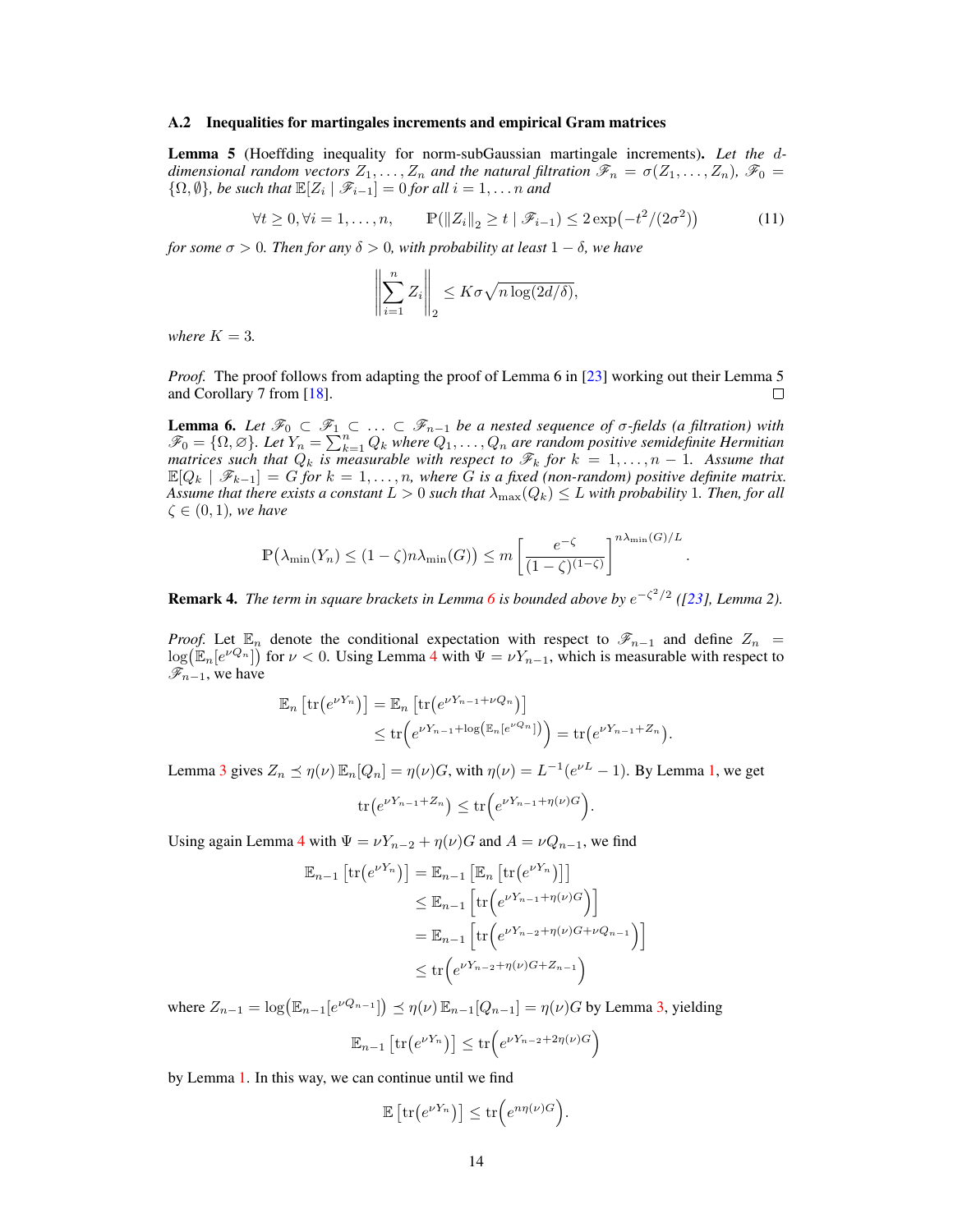Now applying Lemma [2](#page-12-7) and taking into account the fact that  $\eta(\nu) < 0$  for  $\nu < 0$ , we have

$$
\mathbb{P}(\lambda_{\min}(Y_n) \le t) \le \inf_{\nu < 0} e^{-\nu t} \mathbb{E}[\text{tr}(e^{\nu Y_n})]
$$
\n
$$
\le \inf_{\nu < 0} e^{-\nu t} \text{tr}(e^{n\eta(\nu)G})
$$
\n
$$
\le \inf_{\nu < 0} e^{-\nu t} \text{tr}(e^{n\eta(\nu)\lambda_{\min}(G)I_m})
$$
\n
$$
\le \inf_{\nu < 0} e^{-\nu t} m e^{n\eta(\nu)\lambda_{\min}(G)}.
$$

We put  $t = (1 - \zeta)n\lambda_{\min}(G)$  for  $0 < \zeta < 1$  and minimize over  $\nu < 0$  the expression

$$
-\nu(1-\zeta)+\eta(\nu).
$$

The infimum is attained at  $\nu = L^{-1} \log(1 - \zeta)$ , for which we have  $\eta(\nu) = -\zeta/L$ , yielding the inequality stated in the lemma.

# <span id="page-14-0"></span>B Additional properties of AISCV estimator

#### <span id="page-14-1"></span>B.1 Orthogonal projections

Some geometric considerations help to better understand certain properties of the AISCV estimate [\(7\)](#page-3-2). Let  $\mathbf{1}_n = (1, \ldots, 1)^\top \in \mathbb{R}^n$  be a vector of ones and write

$$
g^{(n)} = (g(X_1), \ldots, g(X_n))^{\top}, \quad H = (h_j(X_i))_{\substack{i=1,\ldots,n \\ j=1,\ldots,m}} \quad \text{and } W = \text{diag}(w_1, \ldots, w_n).
$$

In matrix form, the weighted least-squares problem [\(7\)](#page-3-2) is

$$
(\hat{\alpha}_n, \hat{\beta}_n) \in \underset{(a,b)\in \mathbb{R}\times \mathbb{R}^m}{\arg \min} ||W^{1/2}(g^{(n)} - a\mathbf{1}_n - Hb)||_2^2.
$$
 (12)

For any function  $\varphi : \mathbb{R}^d \to \mathbb{R}^p$ , let the operator  $P_{n,w}$  return the weighted average of the sequence  $\varphi(X_1), \ldots, \varphi(X_n)$  with the weights  $w_1, \ldots, w_n$ , i.e.,

<span id="page-14-5"></span><span id="page-14-3"></span>
$$
P_{n,w}(\varphi) = \frac{\sum_{i=1}^{n} w_i \varphi(X_i)}{\sum_{i=1}^{n} w_i}.
$$
\n(13)

The empirically centred integrand and control variates are  $g_W^{(n)} = g^{(n)} - \mathbf{1}_n P_{n,w}(g)$  and  $H_W =$  $H - \mathbf{1}_n P_{n,w}(h^{\top})$ . Put  $W^{1/2} = \text{diag}(w_1^{1/2}, \dots, w_n^{1/2})$ . The solution to [\(12\)](#page-14-3) takes the form

$$
\begin{cases} \n\hat{\alpha}_n = P_{n,w}(g - \hat{\beta}_n^\top h), \\
\hat{\beta}_n \in \arg \min_{b \in \mathbb{R}^m} \|W^{1/2}(g_W^{(n)} - H_W b)\|_2^2,\n\end{cases} \tag{14}
$$

If the matrix  $H_W^{\top}WH_W$  is invertible, the optimal vector  $\hat{\beta}_n$  is unique and is given by

$$
\hat{\beta}_n = (H_W^{\top} W H_W)^{-1} H_W^{\top} W g_W^{(n)}.
$$
\n(15)

<span id="page-14-6"></span><span id="page-14-4"></span>.

#### <span id="page-14-2"></span>B.2 Matrix representation

Let us rewrite  $(12)$  in terms of two nested minimization problems:

$$
\hat{\alpha}_n \in \underset{a \in \mathbb{R}}{\operatorname{arg\,min}} \left[ \underset{b \in \mathbb{R}^m}{\operatorname{min}} \left\| W^{1/2} \left( g^{(n)} - a \mathbf{1}_n - H b \right) \right\|_2^2 \right]. \tag{16}
$$

Let  $\Pi \in \mathbb{R}^{n \times n}$  be the orthogonal projection matrix onto the column space of H, when  $\mathbb{R}^n$  is endowed with the scalar product  $\langle x, y \rangle_W = x^\top W y$  for  $x, y \in \mathbb{R}^n$ . For  $v \in \mathbb{R}^n$ , we have

$$
\Pi v = H \hat{\beta}_n(v) \quad \text{where} \quad \hat{\beta}_n(v) \in \underset{b \in \mathbb{R}^m}{\arg \min} \left\| W^{1/2}(v - Hb) \right\|_2^2
$$

If H has rank m, then the solution to the above minimization problem is unique and  $\Pi$  =  $H(H<sup>T</sup>WH)<sup>-1</sup>H<sup>T</sup>W$ ; otherwise, the matrix  $\Pi$  is still uniquely defined, even though there are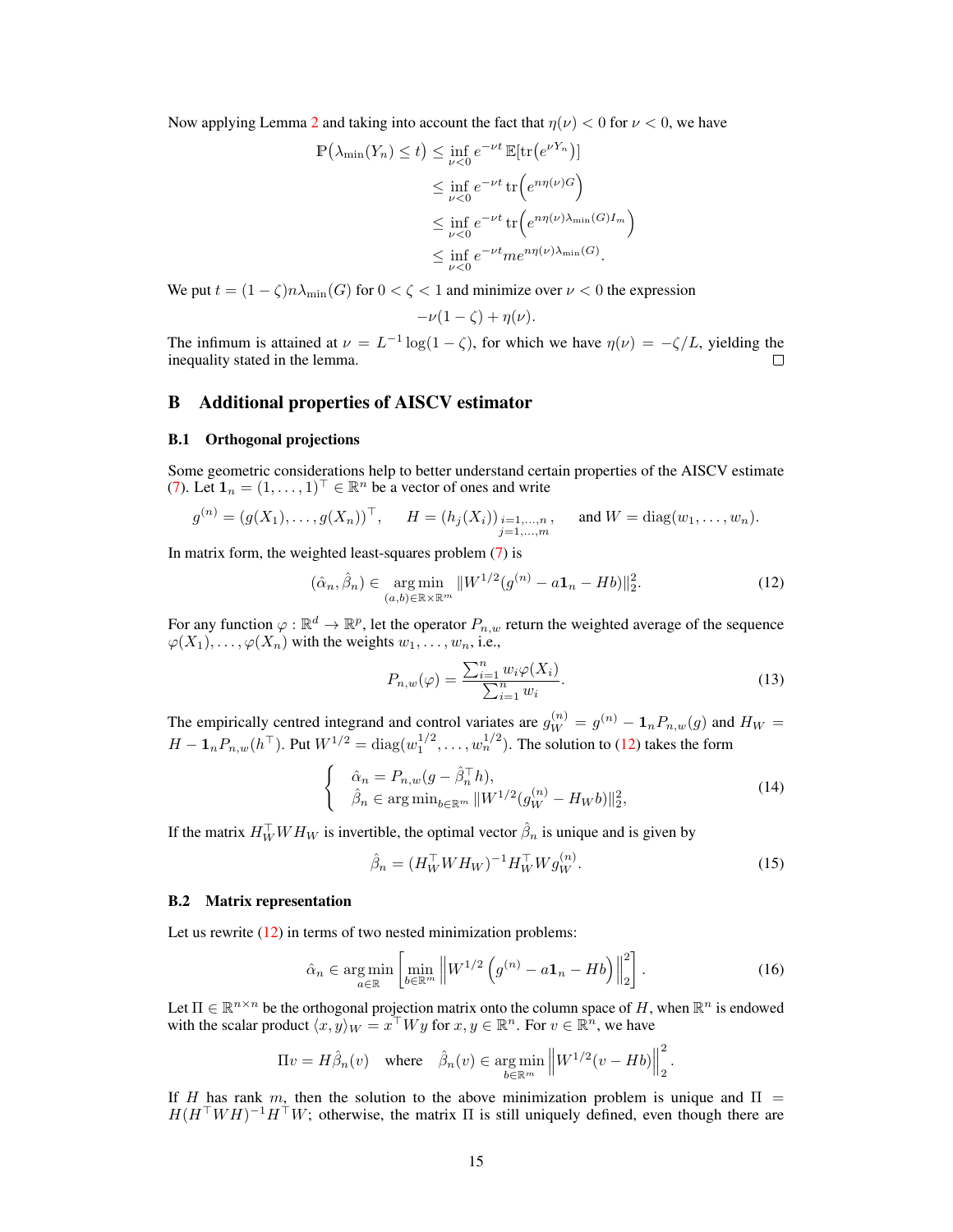then multiple solutions  $\hat{\beta}_n(v)$ . Given  $a \in \mathbb{R}$ , the minimum in [\(16\)](#page-14-4) over  $b \in \mathbb{R}^m$  is attained as soon as  $Hb = \Pi(g^{(n)} - a\mathbf{1}_n)$ . Therefore

<span id="page-15-5"></span>
$$
\hat{\alpha}_n \in \underset{a \in \mathbb{R}}{\text{arg min}} \left\| W^{1/2} (I_n - \Pi) \left( g^{(n)} - a \mathbf{1}_n \right) \right\|_2^2, \tag{17}
$$

where  $I_n$  is the  $n \times n$  identity matrix. Recall the vector  $e_n$  in [\(8\)](#page-3-3). In our present notation, we have

<span id="page-15-6"></span>
$$
e_n = (I_n - \Pi) \mathbf{1}_n.
$$

<span id="page-15-7"></span>**Proposition 4** (Matrix representation). *The minimizer*  $\hat{\alpha}_n$  *in* [\(17\)](#page-15-5) *is unique if and only if*  $e_n \neq 0$ *, in which case the normalized AISCV estimate is*

$$
I_n^{\text{(aiscv)}}(g) = \hat{\alpha}_n = \frac{\mathbf{1}_n^\top (I_n - \Pi)^\top W (I_n - \Pi) g^{(n)}}{\mathbf{1}_n^\top (I_n - \Pi)^\top W (I_n - \Pi) \mathbf{1}_n}.
$$
\n
$$
(18)
$$

*Proof.* The objective function on the right-hand side of [\(18\)](#page-15-6) is

$$
a^2 \mathbf{1}_n^\top (I_n - \Pi)^\top W (I_n - \Pi) \mathbf{1}_n - 2a \mathbf{1}_n^\top (I_n - \Pi)^\top W (I_n - \Pi) g^{(n)} + \text{constant},
$$

where the unspecified constant does not depend on a. The coefficient of  $a^2$  is equal to  $e_n^{\top}We_n$ , which is positive if and only if  $e_n \neq 0$ . The latter is thus a necessary and sufficient for the minimizer  $\hat{\alpha}_n$  to exist and be unique. In that case, the objective function is a convex quadratic function in  $a$ , whose minimizer is easily seen to be equal to the stated expression. П

## <span id="page-15-0"></span>C Proofs of the main results

#### <span id="page-15-1"></span>C.1 Proof of Proposition [1](#page-4-5)

*Proof.* We start from Proposition [4.](#page-15-7) Recall that  $e_n = (I_n - \Pi) \mathbf{1}_n$ . Since  $\Pi^{\top} W = W \Pi$  and  $\Pi^2 = \Pi$ , we find  $(I_n - \Pi)^{\top} W (I_n - \Pi) = (I_n - \Pi)^{\top} W$ . We obtain

$$
\mathbf{1}_n^\top (I_n - \Pi)^\top W (I_n - \Pi) g^{(n)} = \mathbf{1}_n^\top (I_n - \Pi)^\top W g^{(n)} = e_n^\top W g^{(n)} = \sum_{i=1}^n w_i e_{n,i} g(X_i),
$$

 $\Box$ 

and similarly  $\mathbf{1}_n^\top (I_n - \Pi)^\top W (I_n - \Pi) g^{(n)} = \sum_{i=1}^n w_i e_{n,i}$ .

<span id="page-15-2"></span>C.2 Proof of Proposition [2](#page-4-4)

*Proof.* If  $g = \alpha + \beta^{\top} h$  for some  $\alpha \in \mathbb{R}$  and  $\beta \in \mathbb{R}^m$ , then the minimum in [\(7\)](#page-3-2) is clearly attained for  $\hat{\alpha}_n = \alpha$  and  $\hat{\beta}_n = \beta$ .  $\Box$ 

### <span id="page-15-3"></span>C.3 Proof of Proposition [3](#page-5-0)

*Proof.* In [\(7\)](#page-3-2), if b ranges over  $\mathbb{R}^m$ , then  $A^{\top}b$  ranges over  $\mathbb{R}^m$  too, since A is invertible. It follows that the solutions  $\hat{\alpha}_n$  in [\(7\)](#page-3-2) do not change if we replace h by Ah, since  $b^\top A h = (A^\top b)^\top h$ .  $\Box$ 

#### <span id="page-15-4"></span>C.4 Proof of Theorem [1](#page-5-2)

*Proof.*

Step 1: Working out the probabilities of several bounds. In Step 1, we gather several elementary bounds that will be useful to establish more advanced bounds in Step 2. Eventually, all these bounds combine into the final error bound established in Step 3.

**Bound 1.** To control  $\left|\sum_{i=1}^n w_i \epsilon(X_i)\right|$ , we apply Lemma [5](#page-13-2) with  $Z_i$  equal to  $w_i \epsilon(X_i)$ . We have  $\mathbb{E}[w_i \in (X_i)|\mathscr{F}_{i-1}] = 0$  and by Assumption [3,](#page-5-3)

$$
\mathbb{P}\left[|w_i \varepsilon(X_i)| > t \mid \mathscr{F}_{i-1}\right] \leq 2\exp\left(-t^2/(2\tau^2)\right)
$$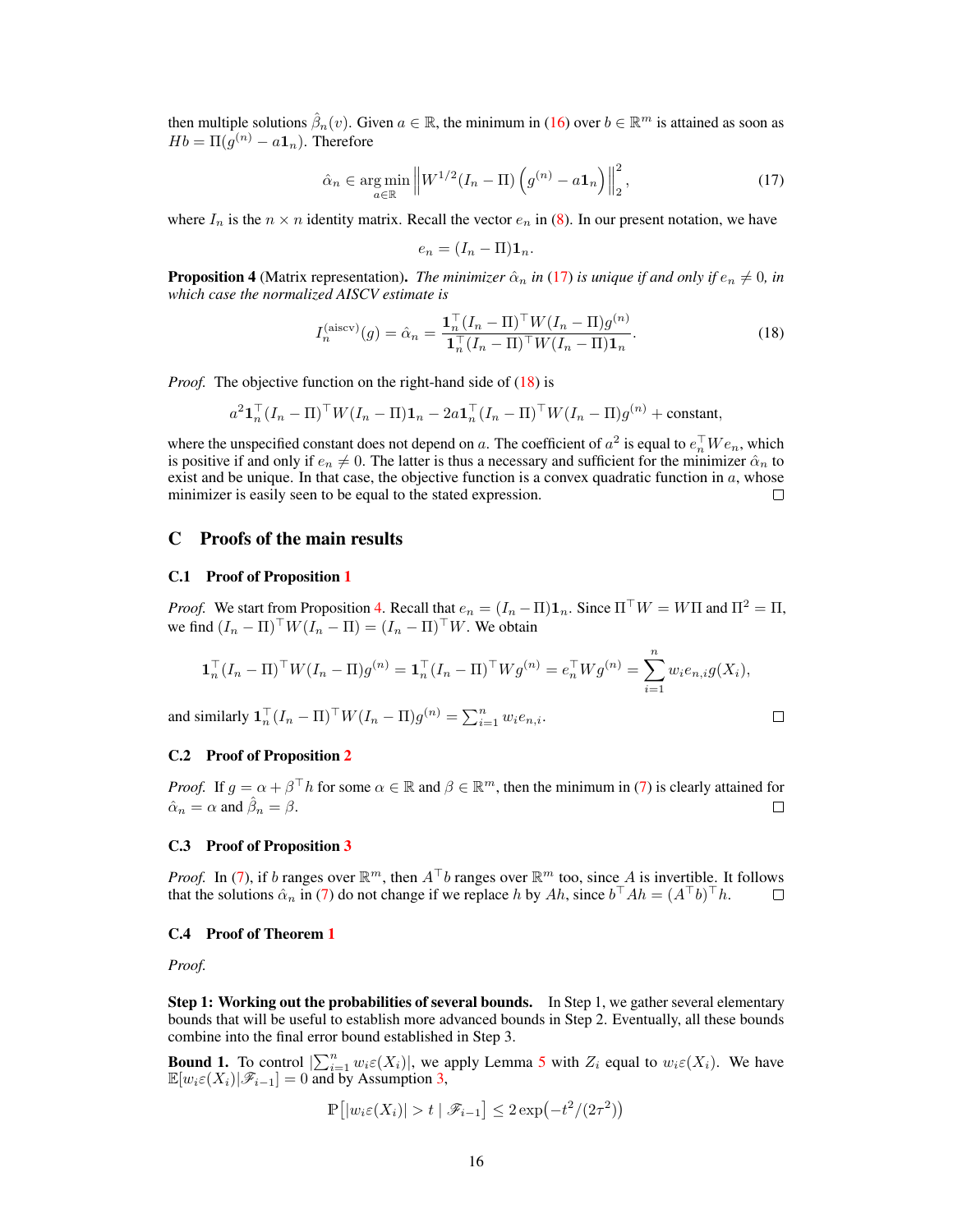holds, and the sub-Gaussian variance factor is simply  $\tau^2$ . Therefore, with probability at least  $1 - \delta/5$ , we have

$$
\left| \sum_{i=1}^{n} w_i \varepsilon(X_i) \right| \leq K \tau \sqrt{n \log(10/\delta)}.
$$

**Bound 2.** For the term  $\|\sum_{i=1}^n w_i \hbar(X_i)\|_2$ , we apply Lemma [5](#page-13-2) with  $Z_i$  equal to  $w_i \hbar(X_i)$ . By Assumptions [1](#page-5-4) and [2,](#page-5-1) we have  $||w_i \hbar(X_i)||_2 \le c ||\hbar(X_i)||_2 \le c\sqrt{B}$ . It follows that

$$
\mathbb{P}\left[\|w_i\hbar(X_i)\|_2 \ge t \mid \mathcal{F}_{i-1}\right] \le 2\exp\left(-t^2/(2c^2B)\right)
$$

for all  $i = 1, 2, \dots$  and  $t \geq 0$ ; indeed, for  $t \leq c$ B, the bound is larger than  $2 \exp(-1/2)$ , which is for an  $i = 1, 2, ...$  and  $i \ge 0$ ; indeed, for  $i \le c\sqrt{B}$ , the bound is larger than the state of  $t > c\sqrt{B}$ , the conditional probability is zero.

Hence [\(11\)](#page-13-3) is satisfied with  $\sigma^2 = c^2 B$ . Thus, with probability at least  $1 - \delta/5$ , we have the inequality

$$
\left\| \sum_{i=1}^n w_i \hbar(X_i) \right\|_2 \leq Kc\sqrt{nB \log(10m/\delta)}.
$$

**Bound 3.** Now we treat the term  $\left\| \sum_{i=1}^n w_i \hbar(X_i) \varepsilon(X_i) \right\|_2$  applying again Lemma [5](#page-13-2) but this time with  $Z_i$  equal to  $w_i \hbar(X_i) \varepsilon(X_i)$ . We have that  $||w_i \hbar(X_i) \varepsilon_i||_2 \le \sqrt{B} |w_i \varepsilon_i|$ . By Assumption [3,](#page-5-3) we have, for all  $t > 0$ , √

$$
\mathbb{P}\big[\|w_i\hbar(X_i)\varepsilon(X_i)\|_2 > t \mid \mathscr{F}_i\big] \le \mathbb{P}\big[\sqrt{B}\,|w_i\varepsilon(X_i)| > t \mid \mathscr{F}_i\big] \le 2\exp(-t^2/(2B\tau^2)),
$$

and [\(11\)](#page-13-3) holds with  $\sigma^2 = B\tau^2$ . Lemma [5](#page-13-2) then implies that, with probability at least  $1 - \delta/5$ ,

$$
\left\| \sum_{i=1}^n w_i \hbar(X_i) \varepsilon(X_i) \right\|_2 \leq K \sqrt{n B \tau^2 \log(10m/\delta)}.
$$

**Bound 4.** Note that  $\int \hbar \hbar^{\top} f d\lambda = G^{-1/2} G G^{-1/2} = I_m$ . By Lemma [6](#page-13-1) and Remark [4,](#page-13-4) we have, with probability at least  $1 - \delta/5$ ,

$$
\lambda_{\min} \left( \sum_{i=1}^{n} w_i \hbar(X_i) \hbar^{\top}(X_i) \right) > (1 - \zeta) n \lambda_{\min}(I_m) = (1 - \zeta) n,
$$

where  $\zeta$  satisfies the equation

$$
m \exp\left(\frac{-\zeta^2 n}{2L}\right) = \delta/5,
$$

with  $L = cB$  an upper bound on the non-zero eigenvalue  $w_i ||h(X_i)||_2^2$  of the rank-one matrix  $w_i \hbar (X_i) \hbar (X_i)^{\top}$ , and this according to Assumptions [1](#page-5-4) and [2.](#page-5-1) Solving the last equation, we obtain

$$
\zeta = \sqrt{\frac{2L\log(5m/\delta)}{n}}.
$$

We choose  $\zeta \leq 1/2$  which gives the condition  $n \geq 8cB \log(5m/\delta)$  and, with probability at least  $1 - \delta/5$ ,

$$
\lambda_{\min}\left(\sum_{i=1}^n w_i \hbar(X_i) \hbar^{\top}(X_i)\right) > (1-\zeta)n \ge n/2. \tag{19}
$$

**Bound 5.** To conclude this step, consider the term  $\sum_{i=1}^{n} w_i$ . Since  $-1 \leq w_i - 1 \leq c$ , we have  $|w_i - 1| \leq c$ , and the inequality [\(11\)](#page-13-3) is valid with  $\sigma^2 = c^2$ , for the same reason as in Bound 2 above. By Lemma [5,](#page-13-2) with probability at least  $1 - \delta/5$ ,

$$
\left|\sum_{i=1}^{n} (w_i - 1)\right| \leq Kc\sqrt{n \log(10/\delta)}.
$$

If  $n \ge 4K^2c^2 \log(10/\delta)$ , then  $Kc\sqrt{n \log(10/\delta)} \le n/2$ , and the previous inequality implies

$$
\sum_{i=1}^{n} w_i \ge n - Kc\sqrt{n \log(10/\delta)} \ge n - n/2 = n/2.
$$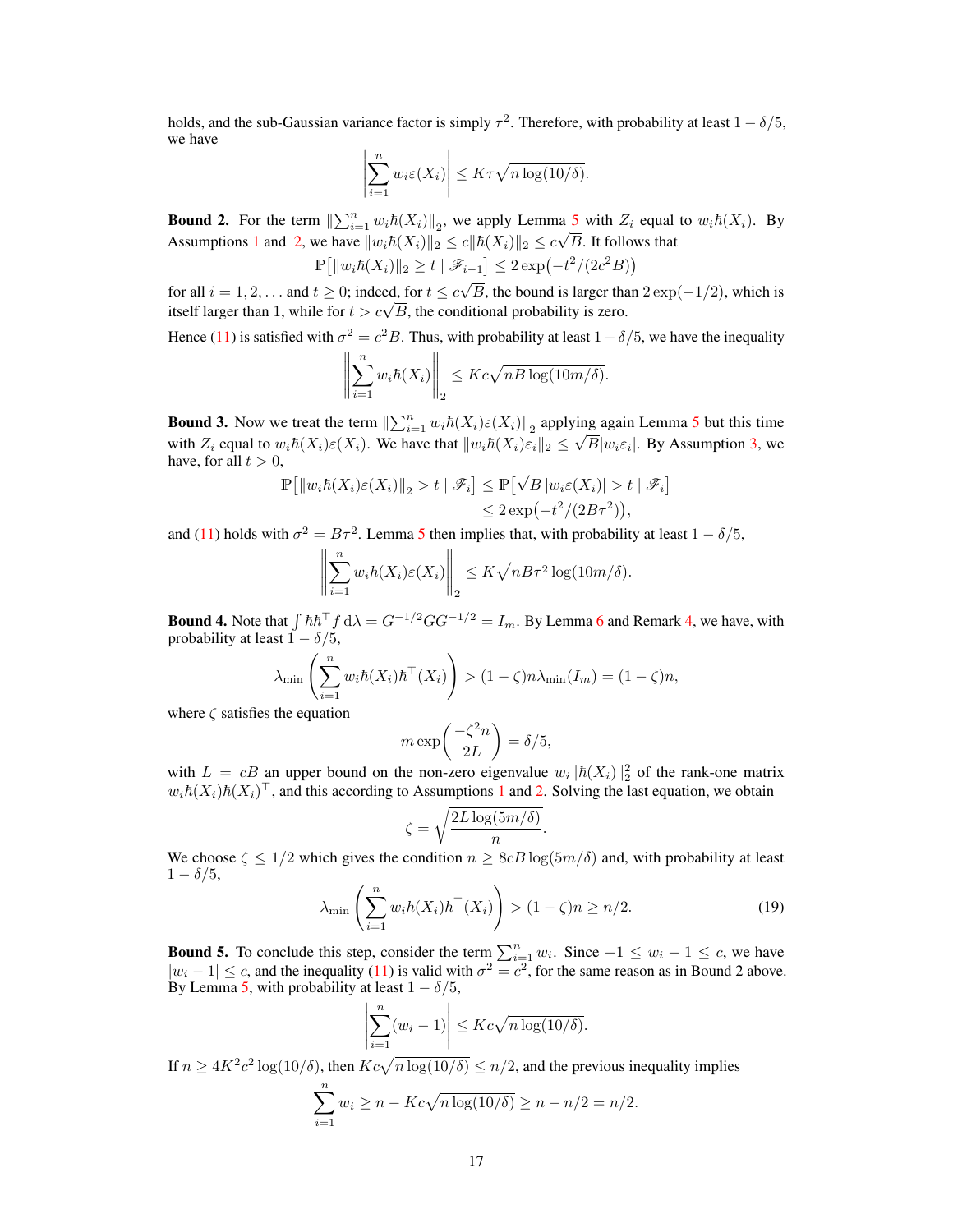Step 2: Extending the previous elementary bounds on appropriate quantities. Recall  $P_{n,w}$  in [\(13\)](#page-14-5) and write  $\hbar_W = \hbar - P_{n,w}(\hbar)$  and  $\varepsilon_W = \varepsilon - P_{n,w}(\varepsilon)$ . The work in this step consists in showing that under the five bounds in Step 1, and therefore with probability at least  $1 - \delta$ , we have

$$
\lambda_{\min}\left(\sum_{i=1}^{n} w_i \hbar_W(X_i) \hbar_W(X_i)^\top\right) \ge n/4,
$$
\n(20)

<span id="page-17-1"></span><span id="page-17-0"></span>
$$
\left\| \sum_{i=1}^{n} w_i \hbar_W(X_i) \varepsilon_W(X_i) \right\|_2 \le 2K\tau \sqrt{nB \log(10m/\delta)}.
$$
 (21)

The statement holds for sufficiently large  $n$ , as specified in what follows.

We start by proving [\(20\)](#page-17-0). Recognizing a covariance, we expand

$$
P_{n,w}\{\hbar_{\boldsymbol{W}}\hbar_{\boldsymbol{W}}^{\top}\} = P_{n,w}(\hbar\hbar^{\top}) - P_{n,w}(\hbar)P_{n,w}(\hbar)^{\top},
$$

and then, using the Cauchy–Schwarz inequality, we have

$$
\lambda_{\min}(P_{n,w}\{\hbar_{W} \hbar_{W}^{\top}\}) \geq \lambda_{\min}(P_{n,w}(\hbar \hbar^{\top})) - ||P_{n,w}(\hbar)||_{2}^{2},
$$

or, equivalently,

$$
\lambda_{\min} \left( \sum_{i=1}^n w_i \hbar_W(X_i) \hbar_W(X_i)^\top \right) \geq \lambda_{\min} \left( \sum_{i=1}^n w_i \hbar(X_i) \hbar(X_i)^\top \right) - \left\| \sum_{i=1}^n w_i \hbar(X_i) \right\|_2^2 / \sum_{i=1}^n w_i.
$$

From Bounds 2 and 5, it follows that

$$
\left\| \sum_{i=1}^n w_i \hbar(X_i) \right\|_2^2 / \sum_{i=1}^n w_i \le \frac{K^2 c^2 B n \log(10 m/\delta)}{n/2} = 2K^2 c^2 B \log(10 m/\delta).
$$

Using Bound 4 and the previous inequality, it follows that

$$
\lambda_{\min}\left(\sum_{i=1}^n w_i \hbar_W(X_i) \hbar_W(X_i)^{\top}\right) \ge n/2 - 2K^2c^2B\log(10m/\delta).
$$

If  $n \geq 8K^2c^2B\log(10m/\delta)$ , then

$$
\lambda_{\min}\left(\sum_{i=1}^n w_i \hbar_W(X_i) \hbar_W(X_i)^\top\right) \ge n/2 - n/4 = n/4.
$$

We have just obtained  $(20)$ .

Let us now establish [\(21\)](#page-17-1). Recognizing a covariance once more, we find

$$
P_{n,w}\{\hbar_W \varepsilon_W\} = P_{n,w}(\hbar \varepsilon) - P_{n,w}(\hbar) P_{n,w}(\varepsilon),
$$

and it follows that

$$
||P_{n,w}\{\hbar_{W}\varepsilon_{W}\}||_{2} \leq ||P_{n,w}(\hbar\varepsilon)||_{2} + ||P_{n,w}(\hbar)||_{2} ||P_{n,w}(\varepsilon)|,
$$

or, equivalently,

$$
\left\| \sum_{i=1}^n w_i \hbar_W(X_i) \varepsilon_W(X_i) \right\|_2 \le \left\| \sum_{i=1}^n w_i \hbar(X_i) \varepsilon(X_i) \right\|_2 + \|P_{n,w}(\hbar)\|_2 \left| \sum_{i=1}^n w_i \varepsilon(X_i) \right|.
$$

Now using Bound 2 and 5, we find

<span id="page-17-2"></span>
$$
||P_{n,w}(\hbar)||_2 \le 2Kc\sqrt{\frac{B\log(10m/\delta)}{n}},\tag{22}
$$

which, in combination with Bound 1, leads to

$$
||P_{n,w}(\hbar)||_2 \left| \sum_{i=1}^n w_i \varepsilon(X_i) \right| \le 2K^2 c \tau \sqrt{B \log(10m/\delta) \log(10/\delta)}
$$
  

$$
\le 2K^2 c \tau \sqrt{B \log(10m/\delta)}.
$$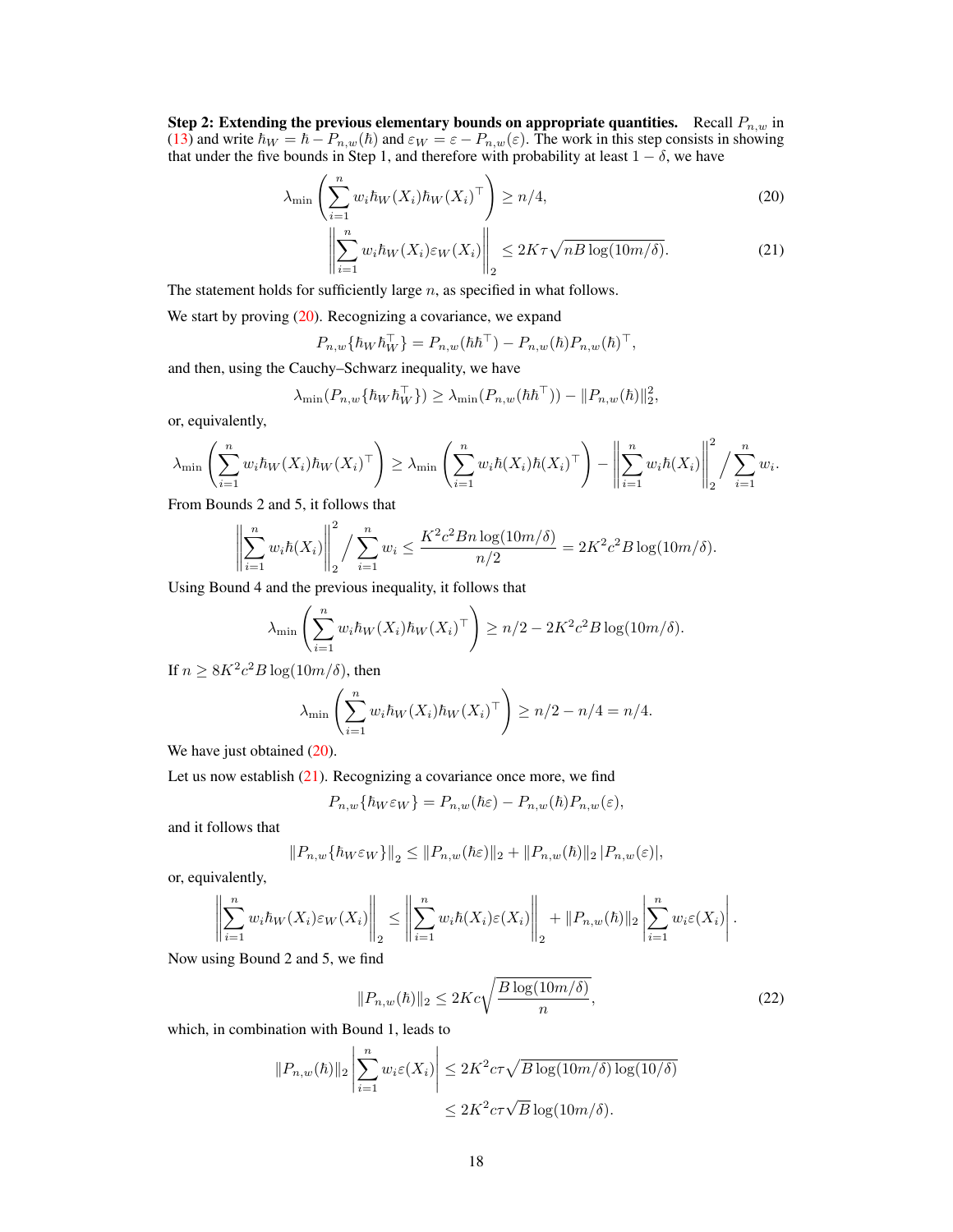The previous inequality and Bound 3 give

$$
\left\| \sum_{i=1}^{n} w_i \hbar_W(X_i) \varepsilon_W(X_i) \right\|_2 \le K\tau \sqrt{nB \log(10m/\delta)} + 2K^2 c \tau \sqrt{B} \log(10m/\delta)
$$

$$
= K\tau \sqrt{nB \log(10m/\delta)} \left(1 + 2Kc\sqrt{\frac{\log(10m/\delta)}{n}}\right)
$$

$$
\le 2K\tau \sqrt{nB \log(10m/\delta)}
$$

provided  $n \geq 4K^2c^2 \log(10m/\delta)$ .

The condition  $n \geq 8K^2c^2B\log(10m/\delta)$  (used in establishing [\(20\)](#page-17-0)) implies  $n \geq 4K^2c^2\log(10m/\delta)$ (used in proving [\(21\)](#page-17-1)),  $n \ge 8cB \log(5m/\delta)$  (used in Bound 4) and  $n \ge 4K^2c^2 \log(10/\delta)$  (used in Bound 5) since  $m \geq 1, B \geq \mathbb{E}_f[||\hbar||_2^2] = m$  and  $c \geq 1$ . Therefore, the constant  $C_1$  from the statement of the theorem equals  $8K^2$ , with  $K = 3$  according to Lemma [5.](#page-13-2)

**Step 3. End of the proof.** Recall  $g = \alpha + h^{\top} \beta^* + \varepsilon$  with  $\alpha = \mathbb{E}_f[g]$  and  $\beta^*$  as in [\(4\)](#page-2-5). The quantity to be bounded can be written as a sum of two terms:

$$
I_n^{\text{(aiscv)}}(g) - \mathbb{E}_g[f] = P_{n,w}\{\varepsilon\} + P_{n,w}\{h\}^\top(\beta^* - \hat{\beta}_n).
$$

Using Bounds 1 and 5 in Step 1, the first term in the right-hand side satisfies

$$
|P_{n,w}\{\varepsilon\}| \le 2K\tau \sqrt{\frac{\log(10/\delta)}{n}}
$$

.

This corresponds to the first term in the bound of the theorem with the constant  $C_2$  equal to  $2K$ . Hence, it remains to show that

$$
|P_{n,w}\{h\}^\top(\beta^* - \hat{\beta}_n)| \leq C_3 c B \tau \log(10m/\delta)/n.
$$

Introducing  $G^{-1/2}G^{1/2}$ , we obtain

$$
P_{n,w}\{h\}^{\top}(\beta^* - \hat{\beta}_n) = P_{n,w}\{\hbar\}^{\top}G^{1/2}(\beta^* - \hat{\beta}_n).
$$

Recall  $g_W = g - P_{n,w}(g)$  and  $\varepsilon_W = \varepsilon - P_{n,w}(\varepsilon)$  and write  $\varepsilon_W^{(n)} = (\varepsilon_W(X_i))_{i=1}^n$ . Note that  $g_W(X_i) = [h(X_i) - P_{n,w}(h)]^\top \beta^* + \varepsilon_W(X_i)$  and thus  $g_W^{(n)} = H_W \beta^* + \varepsilon_W^{(n)}$ . From [\(15\)](#page-14-6), we obtain  $\hat{\beta}_n - \beta^* = (H_W^{\top} W H_W)^{-1} H_W^{\top} W \varepsilon_W^{(n)}.$ 

By the Cauchy–Schwarz inequality, we get

$$
\left| P_{n,w} \{ h \}^{\top} (\beta^* - \hat{\beta}_n) \right| \leq \| P_{n,w} \{ h \} \|_2 \| G^{1/2} (\beta^* - \hat{\beta}_n) \|_2
$$
  
\n
$$
\leq \| P_{n,w} \{ h \} \|_2 \| G^{1/2} (H_W^{\top} W H_W)^{-1} H_W^{\top} W \varepsilon_W^{(n)} \|_2
$$
  
\n
$$
\leq \| P_{n,w} \{ h \} \|_2 \| G^{1/2} (H_W^{\top} W H_W)^{-1} G^{1/2} \|_2 \| G^{-1/2} H_W^{\top} W \varepsilon_W^{(n)} \|_2 .
$$

By  $(20)$ , we have

$$
\|G^{1/2}(H_{W}^{\top}WH_{W})^{-1}G^{1/2}\|_{2} = \left\| \left(\sum_{i=1}^{n} w_{i}\hbar_{W}(X_{i})\hbar_{W}(X_{i})^{\top}\right)^{-1} \right\|_{2}
$$
  
=  $\left[\lambda_{\min}\left(\sum_{i=1}^{n} w_{i}\hbar_{W}(X_{i})\hbar_{W}(X_{i})^{\top}\right)\right]^{-1} \leq 4/n.$ 

From  $(21)$  and  $(22)$ , it follows that

$$
\left| P_{n,w} \{ h \}^{\top} (\beta^* - \hat{\beta}_n) \right| \le 2Kc \sqrt{\frac{B \log(10m/\delta)}{n}} \cdot \frac{4}{n} \cdot 2K\tau \sqrt{nB \log(10m/\delta)}
$$

$$
= 16K^2 cB\tau \frac{\log(10m/\delta)}{n}.
$$

Therefore, the constant  $C_3$  from the statement of the theorem equals  $16K^2$ , with  $K = 3$  according to Lemma [5.](#page-13-2)  $\Box$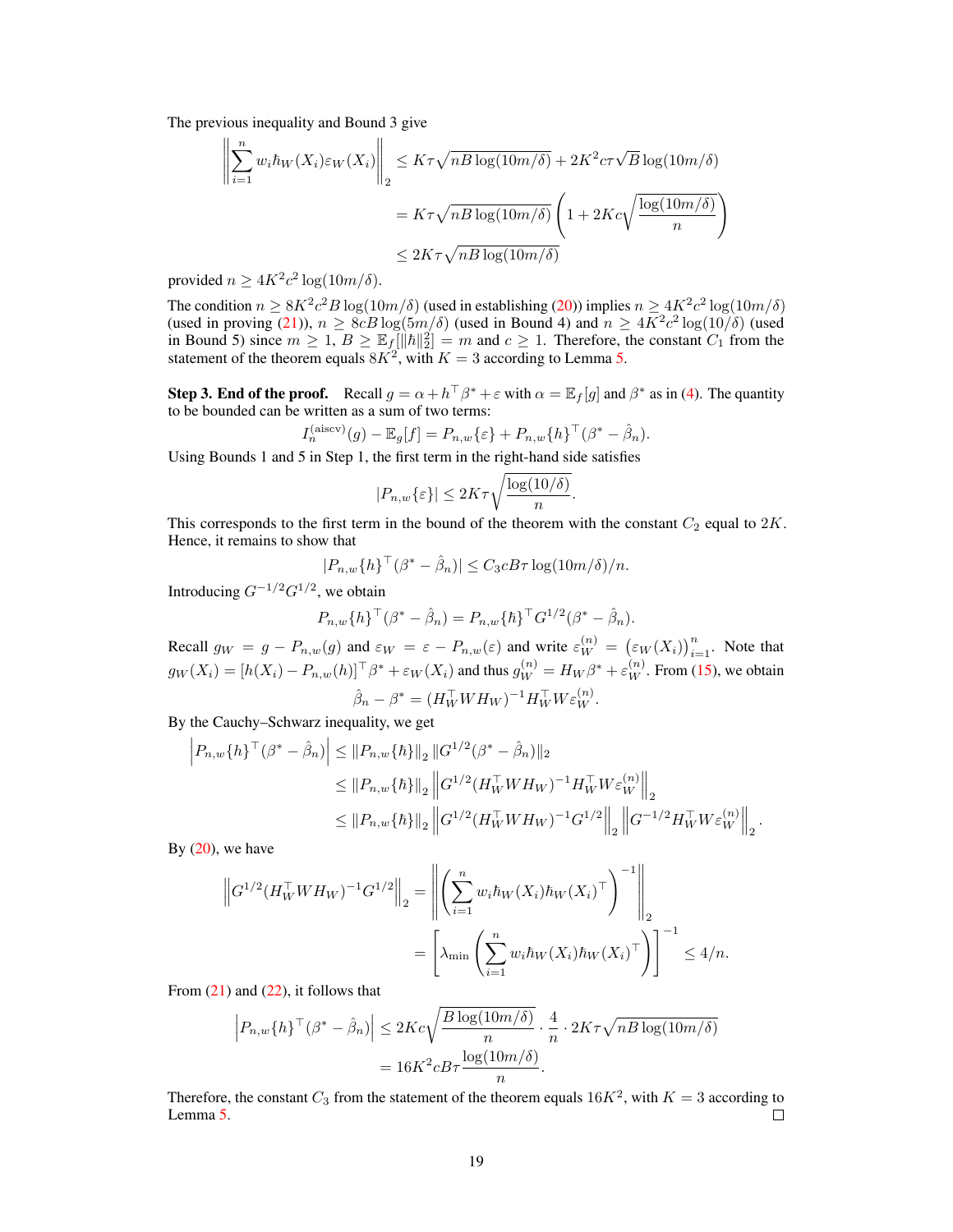# <span id="page-19-0"></span>D Additional numerical results

Parameters. In all simulations, the sampling policy is taken within the family of multivariate Student t distributions of degree  $\nu$  denoted by  $\{q_{\mu,\Sigma_0} : \mu \in \mathbb{R}^d\}$  with  $\Sigma_0 = \sigma_0 \widetilde{I}_d(\nu - 2)/\nu$  and  $\nu > 2$ as well as  $\sigma_0 > 0$ . Similarly to [\[32\]](#page-10-2), the mean  $\mu_t$  is updated at each stage  $t = 1, \ldots, T$  by the generalized method of moments (GMM), leading to

$$
\mu_t = \frac{\sum_{s=1}^t \sum_{i=1}^{n_s} w_{s,i} X_{s,i}}{\sum_{s=1}^t \sum_{i=1}^{n_s} w_{s,i}}.
$$

The allocation policy is fixed to  $n_t = 1000$  and the number of stages is  $T \in \{5, 10, 20, 30, 50\}$ . The different Monte Carlo estimates are compared by their mean squared error (MSE) obtained over 100 independent replications. In other words, for each method that returns  $I(g)$ , the mean square error is computed as the average of  $\|\hat{I}(g) - I(g)\|_2^2$  computed over 100 replicates of  $\hat{I}(g)$ . When the integrand is real-valued, this quantity is scaled as  $(\hat{I}(g) - I(g)]/I(g))^2$ .

The experiments were performed on a laptop Intel Core i7-10510U CPU @ 1.80GHz  $\times$  8.

## <span id="page-19-1"></span>**D.1** Synthetic examples: integration on  $[0, 1]^d$

We seek to integrate functions g with respect to the uniform density  $f(x) = 1$  for  $x \in [0,1]^d$  in dimensions  $d \in \{4, 8\}$ . We rely on Legendre polynomials for the control variates. Consider the integrands

$$
g_1(x) = 1 + \sin(\pi(2d^{-1}\sum_{i=1}^d x_i - 1))
$$

$$
g_2(x) = \prod_{i=1}^d (2/\pi)^{1/2} x_i^{-1} \exp(-\log(x_i)^2/2)
$$

$$
g_3(x) = \prod_{i=1}^d \log(2) 2^{1-x_i}
$$

all of which integrate to 1 on  $[0, 1]^d$ . None of the integrands is a linear combination of the control variates. The policy parameters are  $\mu_0 = (0.5, \dots, 0.5) \in \mathbb{R}^d$ ,  $\nu = 8$ , and  $\sigma_0 = 0.1$ . The control variates are built out of tensor products of Legendre polynomials where the degree  $\ell_j$  equals 0 for all but two coordinates, leading to a total number of  $m = kd + k^2d(d-1)/2$  control variates. The maximum degree in each variable is  $k = 6$ , yielding  $m = 240$  and  $m = 1056$  control variates in dimensions  $d = 4$  and  $d = 8$  respectively. Figure [1](#page-7-2) presents the boxplots of the AIS and AISCV estimates.

Figure [4](#page-20-2) presents the boxplots of the different estimates and Table [1](#page-20-0) gathers the numerical values of the mean squared errors. As a natural competitor to our AISCV estimator, we also implemented the weighted version of standard AIS called *w-AIS* introduced in [\[32\]](#page-10-2). Interestingly, such a method presents similar or even worse performance than the standard AIS estimate for dimension  $d = 4$ but better results for dimension  $d = 8$ . This good behavior is illustrated in Figures [4b](#page-20-2) and [4d.](#page-20-2) Accordingly, the values of the MSE for w-AIS are smaller than those of AIS in dimension  $d = 8$  but still greater those of AISCV.

#### <span id="page-19-2"></span>D.2 Synthetic examples: Gaussian mixtures

General target f and Stein method. In this setting we only assume access to the evaluations of the target density  $f$ . We consider the classical example introduced in [\[4\]](#page-9-2) where  $f$  is a mixture of two Gaussian distributions. The control variates are built using Stein's method with polynomial maps of degree  $Q \in \{2,3\}$  leading to a number of control variates  $m \in \{14,34\}$  in dimension  $d = 4$  and  $m \in \{44; 164\}$  in dimension  $d = 8$  respectively.

*Isotropic case.* Let  $f_{\Sigma}(x) = 0.5\Phi_{\Sigma}(x-\mu) + 0.5\Phi_{\Sigma}(x+\mu)$  where  $\mu = (1, \ldots, 1)^{\top}/2\sqrt{2}$  $d, \Sigma = I_d/d$ and  $\Phi_{\Sigma}$  is the multivariate normal density function with zero mean and covariance matrix  $\Sigma$ . The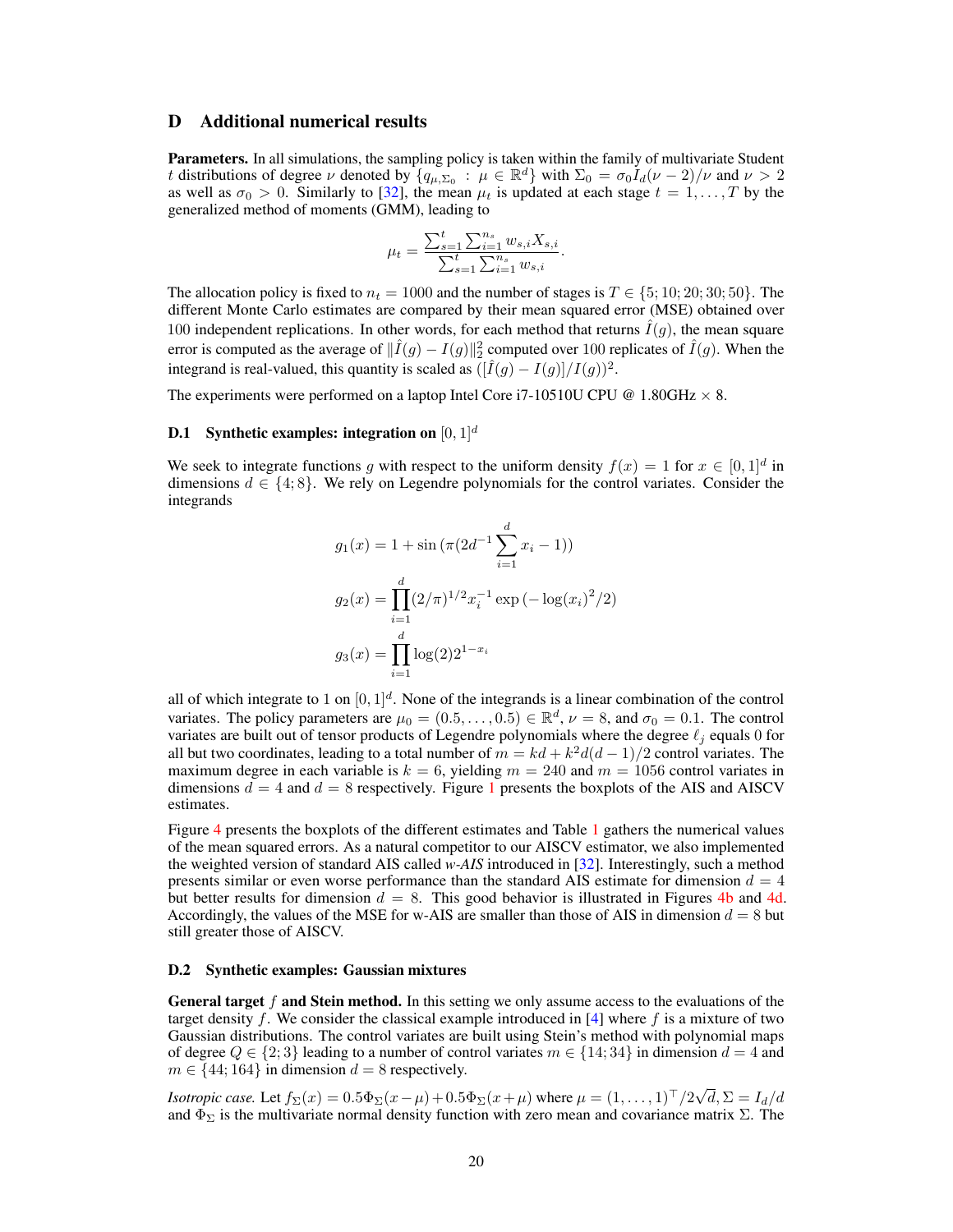<span id="page-20-2"></span>

Figure 4: Integration on  $[0,1]^d$ : boxplots of estimates  $I_n^{\text{(ais)}}(g)$  and  $I_n^{\text{(aiscv)}}(g)$  with integrands  $g_1, g_2, g_3$  in dimensions  $d \in \{4, 8\}$  obtained over 100 replications. The true integral equals 1.

| Integrand          | Sample Size $n$<br>Method          |                                  | 10,000                           | 20,000                           | 30,000                           | 50,000                           |
|--------------------|------------------------------------|----------------------------------|----------------------------------|----------------------------------|----------------------------------|----------------------------------|
| $g_1$<br>$(d = 4)$ | <b>AIS</b><br>wAIS<br><b>AISCV</b> | $2.9e-4$<br>$3.0e-4$<br>$9.7e-5$ | $1.5e-4$<br>$1.6e-4$<br>$1.9e-5$ | $7.8e-5$<br>$8.3e-5$<br>$1.0e-5$ | $5.8e-5$<br>$6.5e-5$<br>$7.5e-6$ | $3.7e-5$<br>$4.1e-5$<br>$4.3e-6$ |
| $g_1$<br>$(d = 8)$ | <b>AIS</b><br>wAIS<br><b>AISCV</b> | $8.7e-4$<br>$9.2e-4$<br>$3.2e-4$ | $4.6e-4$<br>$4.6e-4$<br>$3.2e-5$ | $2.3e-4$<br>$2.2e-4$<br>$1.1e-5$ | $1.9e-4$<br>$1.6e-4$<br>$6.0e-6$ | $1.0e-4$<br>$9.0e-5$<br>$2.5e-6$ |
| $g_2$<br>$(d = 4)$ | <b>AIS</b><br>wAIS<br><b>AISCV</b> | $3.4e-4$<br>$3.7e-4$<br>$3.1e-5$ | $1.3e-4$<br>$1.6e-4$<br>$1.0e-5$ | $7.6e-5$<br>$1.2e-4$<br>$4.9e-6$ | $5.9e-5$<br>$1.1e-4$<br>$2.6e-6$ | $3.1e-5$<br>$7.9e-5$<br>$1.5e-6$ |
| $g_3$<br>$(d = 8)$ | <b>AIS</b><br>wAIS<br><b>AISCV</b> | $1.6e-3$<br>$1.5e-3$<br>$1.7e-4$ | 7.8e-4<br>$7.3e-4$<br>$2.1e-5$   | $4.0e-4$<br>$3.6e-4$<br>$7.8e-6$ | $3.3e-4$<br>$2.7e-4$<br>$4.3e-6$ | $1.9e-4$<br>$1.5e-4$<br>$1.8e-6$ |

<span id="page-20-0"></span>Table 1: Mean squared errors for  $g_1, g_2, g_3$  with AIS, wAIS [\[32\]](#page-10-2) and AISCV in dimensions  $d \in \{4, 8\}$ obtained over 100 replications.

Euclidean distance between the two mixture centers is 1, independently of the dimension. The initial density  $q_0$  is the multivariate Student t distribution with mean  $(1, -1, 0, \ldots, 0)/\sqrt{d}$  and variance  $(5/d)I<sub>d</sub>$ . The initial mean value differs from the null vector to prevent the naive algorithm using the initial density from having good results (due to the symmetry).

*Anisotropic case.* In this case, the mixture is unbalanced and each Gaussian component is anisotropic. The target density is  $f_V(x) = 0.75\Phi_V(x-\mu) + 0.25\Phi_V(x+\mu)$  where  $\mu = (1, \dots, 1)^{\top}/2\sqrt{d}$  and  $V = \text{diag}(10, 1, \ldots, 1)/d$ . The initial density  $q_0$  is the same as for the isotropic case.

Figure [5](#page-21-1) presents the boxplots of the log of the mean square error  $\|\hat{I}(g) - I(g)\|_2^2$  $\|\hat{I}(g) - I(g)\|_2^2$  $\|\hat{I}(g) - I(g)\|_2^2$  and Table 2 gathers the associated numerical values. Once again, the AISCV estimators are the clear winners with a mean squared error smaller by a factor up to 1000 for the anisotropic case.

#### <span id="page-20-1"></span>D.3 Real-world data: Bayesian linear regression

Given data  $\mathscr D$  and a parameter of interest  $\theta \in \Theta \subset \mathbb R^d,$  posterior integrals take the form

$$
\int_{\mathbb{R}^d} g(\theta)p(\theta|\mathscr{D})\,\mathrm{d}\theta,
$$

where  $p(\theta|\mathscr{D})\propto\ell(\mathscr{D}|\theta)\pi(\theta)$  is the posterior distribution, proportional to a prior  $\pi(\theta)$  and a likelihood function  $\ell(\mathscr{D}|\theta)$ . We place ourselves in the framework of Bayesian linear regression with observations  $X \in \mathbb{R}^{N \times d}$  and labels  $y \in \mathbb{R}^N$ . The posterior distribution  $p(\theta|\mathscr{D})$  depends on a Gaussian prior  $\pi \sim \mathcal{N}(\mu_a, \Sigma_a)$  and a likelihood function  $\ell(\mathscr{D}|\theta) \propto (\sigma^2)^{-N/2} \exp(-(y - X\theta)^{\top}(y - X\theta)/(2\sigma^2))$ where the noise level is fixed and taken sufficiently large at  $\sigma = 50$  to account for general priors.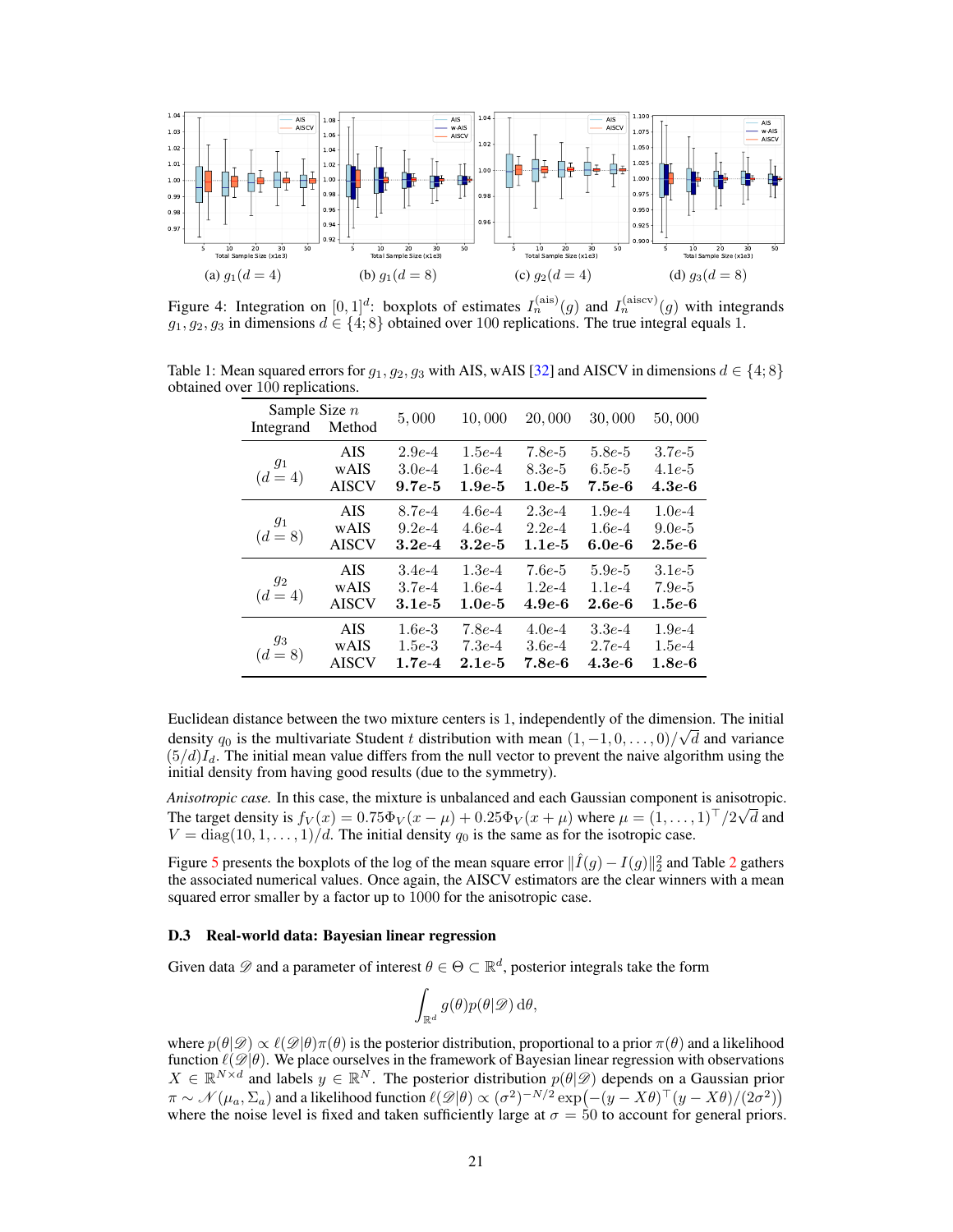<span id="page-21-1"></span>

Figure 5: Boxplots for log of  $\|\hat{I}(g) - I(g)\|_2^2$  for  $g(x) = x$  with target isotropic  $f_{\Sigma}$  and anisotropic  $f_V$  in dimensions  $d \in \{4, 8\}$  obtained over 100 replications.

<span id="page-21-0"></span>Table 2: Mean squared errors  $\|\hat{I}(g) - I(g)\|_2^2$  for  $g(x) = x$  with target isotropic  $f_{\Sigma}$  and anisotropic  $f_V$  in dimensions  $d \in \{4, 8\}$  obtained over 100 replications.

| Sample Size $n$<br>Target Method |            | 5,000    | 10,000          | 20,000     | 30,000          | 50,000     |
|----------------------------------|------------|----------|-----------------|------------|-----------------|------------|
|                                  | AIS.       | $6.9e-4$ | $2.9e-4$        | $1.5e-4$   | $1.1e-4$        | $7.2e-5$   |
| $f_{\Sigma}$                     | wAIS       | $6.8e-4$ | $2.9e-4$        | $1.5e-4$   | $1.1e-4$        | $7.3e-5$   |
| $(d = 4)$                        | AISCV-2    | $4.1e-5$ | $2.2e-5$        | $9.1e-6$   | $5.6e-6$        | $3.7e-6$   |
|                                  | AISCV-3    | $1.5e-5$ | $8.4e-6$        | $3.7e-6$   | 2.3e-6          | $1.3e-6$   |
|                                  | <b>AIS</b> | $2.7e-3$ | $1.2e-3$        | $6.6e-4$   | $4.1e-4$        | $2.7e-4$   |
| $f_{\Sigma}$                     | wAIS       | $2.7e-3$ | $1.2e-3$        | $6.9e-4$   | $4.3e-4$        | $2.8e-4$   |
| $(d = 8)$                        | AISCV-2    | $3.7e-4$ | $1.7e-4$        | $1.0e-4$   | $6.8e-5$        | $4.7e-5$   |
|                                  | AISCV-3    | $2.8e-4$ | $1.2e-4$        | $6.3e-5$   | $4.2e-5$        | $2.6e-5$   |
|                                  | <b>AIS</b> | $1.1e-2$ | $5.5e-3$        | $2.2e-3$   | $1.6e-3$        | $9.5e-4$   |
| $f_V$                            | wAIS       | $1.1e-2$ | $5.3e - 3$      | $2.0e-3$   | $1.3e-3$        | $8.0e-4$   |
| $(d = 4)$                        | AISCV-2    | $1.3e-5$ | $7.2e\hbox{-}6$ | $2.9e-6$   | $1.9e-6$        | $1.2e-6$   |
|                                  | AISCV-3    | $1.1e-5$ | 6.6e-6          | $2.2e-6$   | $1.5e-6$        | $9.6e-7$   |
|                                  | AIS.       | $4.5e-2$ | $3.2e-2$        | $2.2e-2$   | $1.5e-2$        | $6.8e-3$   |
| $f_V$                            | wAIS       | $2.6e-2$ | $1.3e-2$        | $7.8e - 3$ | $5.9e-3$        | $3.8e - 3$ |
| $(d = 8)$                        | AISCV-2    | $4.6e-4$ | $2.8e-4$        | $1.3e-4$   | $9.7e\hbox{-}5$ | $6.0e-5$   |
|                                  | AISCV-3    | $1.4e-3$ | $4.8e - 4$      | $1.5e-4$   | $1.1e-4$        | $5.7e-5$   |

Observe that the posterior distribution is also Gaussian  $\mathcal{N}(\mu_b, \Sigma_b)$  with

$$
\mu_b = \Sigma_b (\sigma^{-2} X^\top y + \Sigma_a^{-1} \mu_a)
$$
 and  $\Sigma_b = (\sigma^{-2} X^\top X + \Sigma_a^{-1})^{-1}$ .

The integrand is  $g(\theta) = ||\theta||_2^2 = \sum_{i=1}^d \theta_i^2$  and the control variates are built using Stein's method described in Section [5.1](#page-6-1) with degree  $Q \in \{1, 2\}$ , leading to the AISCV1 and AISCV2 estimators respectively. When  $Q = 2$ , the integrand belongs to the linear span of the control variates so the integration should be exact in the light of Proposition [2.](#page-4-4)

<span id="page-21-2"></span>

Figure 6: Boxplots of  $(\hat{I}(g) - I(g)) / I(g)$ ,  $g(\theta) = ||\theta||_2^2$ , obtained over 100 replications.